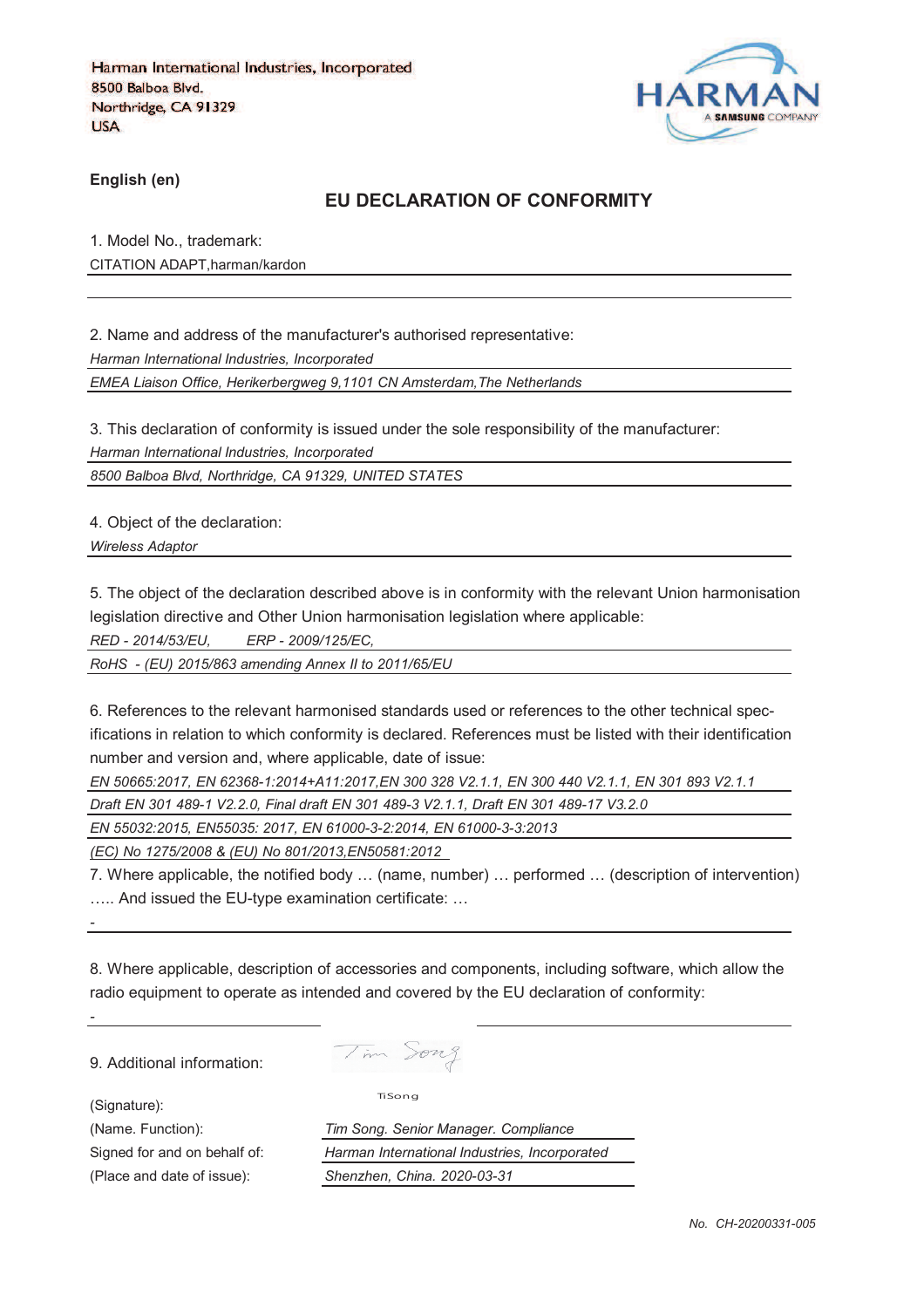

**Български (bg)** 

### ЕС ДЕКЛАРАЦИЯ ЗА СЪОТВЕТСТВИЕ

1. Модел No., търговска марка: CITATION ADAPT,harman/kardon

2. Име и адрес на производителя или на неговия упълномощен представител: *Harman International Industries, Incorporated EMEA Liaison Office, Herikerbergweg 9,1101 CN Amsterdam,The Netherlands*

3. Настоящата декларация за съответствие е издадена на отговорността на производителя: *Harman International Industries, Incorporated*

*8500 Balboa Blvd, Northridge, CA 91329, UNITED STATES*

4. Предмет на декларацията:

*Wireless Adaptor* 

5. Предметът на декларацията, описан по-горе, отговаря на съответното законодателство на Съюза за хармонизация Директива и Друго законодателство на Съюза за хармонизация, когато е приложимо: *RED - 2014/53/EU, ERP - 2009/125/EC,*

*RoHS - (EU) 2015/863 amending Annex II to 2011/65/EU*

6. Позоваване на използваните хармонизирани стандарти или позоваване на други технически спецификации, по отно отношение на които се декларира съответствие.При позоваването трябва да се посочва техният идентификационен номер и версията им и,ако е приложимо,дата на издаване: *EN 50665:2017, EN 62368-1:2014+A11:2017,EN 300 328 V2.1.1, EN 300 440 V2.1.1, EN 301 893 V2.1.1 Draft EN 301 489-1 V2.2.0, Final draft EN 301 489-3 V2.1.1, Draft EN 301 489-17 V3.2.0*

*EN 55032:2015, EN55035: 2017, EN 61000-3-2:2014, EN 61000-3-3:2013*

*(EC) No 1275/2008 & (EU) No 801/2013,EN50581:2012* 

7. Когато е приложимо, нотифицираният орган… (наименование, номер)… извърши … (описание на извършеното) … и издаде сертификата за ЕС изследване на типа: …

8. Когато е приложимо, описание на принадлежностите и компонентите, включително софтуер, които позволяват на радиосъоръжението да работи по предназначение и които са обхванати от ЕС декларацията за съответствие:

9. Допълнителна информация:

(подпис):

*-*

*-*

(име, длъжност):

Подписано за и от името (място и дата на издав

Tim Song

): *Tim Song. Senior Manager. Compliance* : *Harman International Industries, Incorporated* ): *Shenzhen, China. 2020-03-31*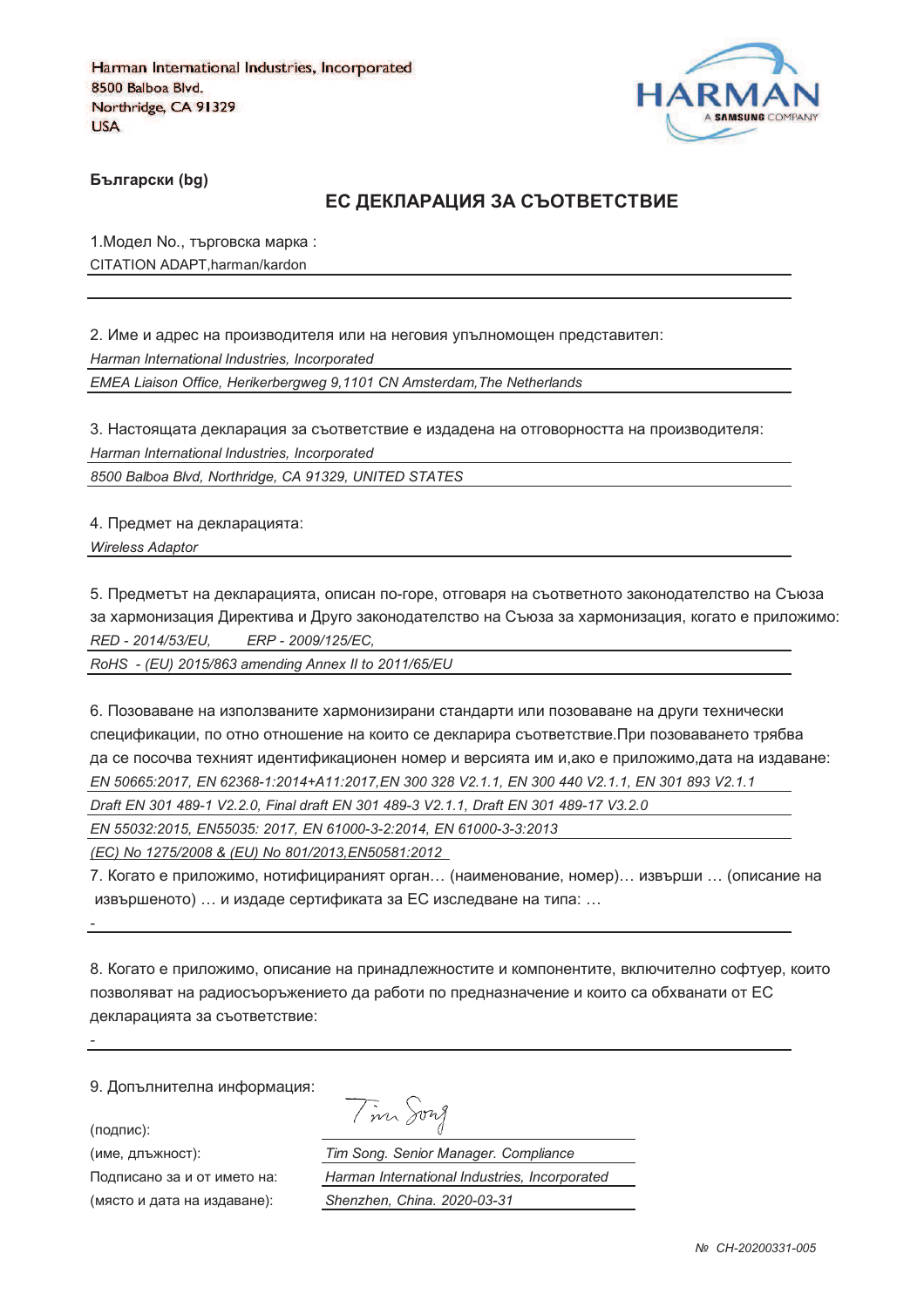

**Deutsch (de)**

## **EU-KONFORMITÄTSERKLÄRUNG**

1. Modell Nr., Handelsmarke: CITATION ADAPT,harman/kardon

2. Name und Anschrift des Herstellers oder seines Bevollmächtigten: *Harman International Industries, Incorporated EMEA Liaison Office, Herikerbergweg 9,1101 CN Amsterdam,The Netherlands*

3. Die alleinige Verantwortung für die Ausstellung dieser Konformitätserklärung trägt der Hersteller: *Harman International Industries, Incorporated*

*8500 Balboa Blvd, Northridge, CA 91329, UNITED STATES*

4. Gegenstand der Erklärung

*Wireless Adaptor* 

5. Der oben beschriebene Gegenstand der Erklärung erfüllt die einschlägigen Harmonisierungsrecht -svorschriften der Union Richtlinie und gegebenenfalls weitere Harmonisierungsrechtsvorschriften der Union: *RED - 2014/53/EU, ERP - 2009/125/EC,*

*RoHS - (EU) 2015/863 amending Annex II to 2011/65/EU*

6.Angabe der einschlägigen harmonisierten Normen, die zugrunde gelegt wurden, oder Angabe der anderen technischen Spezifikationen, bezüglich derer die Konformität erklärt wird: Dabei müssen die jeweilige Kennnummer,die angewandte Fassung und gegebenenfalls das Ausgabedatum angegeben werden:

*EN 50665:2017, EN 62368-1:2014+A11:2017,EN 300 328 V2.1.1, EN 300 440 V2.1.1, EN 301 893 V2.1.1* 

*Draft EN 301 489-1 V2.2.0, Final draft EN 301 489-3 V2.1.1, Draft EN 301 489-17 V3.2.0*

*EN 55032:2015, EN55035: 2017, EN 61000-3-2:2014, EN 61000-3-3:2013*

*(EC) No 1275/2008 & (EU) No 801/2013,EN50581:2012* 

7. Falls zutreffend — Die notifizierte Stelle … (Name, Kennnummer) hat … (Beschreibung ihrer Mitwirkung) … und folgende EU-Baumusterprüfbescheinigung ausgestellt:

8.Falls vorhanden — Beschreibung des Zubehörs und der Bestandteile einschließlich Software,die den bestimmungsgemäßen Betrieb der Funkanlage ermöglichen und von der EU-Konformitätserklärung erfasst werden:

9. Zusatzangaben

(Unterschrift):

*-*

*-*

Tim Song

(Name, Funktion): *Tim Song. Senior Manager. Compliance* Unterzeichnet und im Namen von: *Harman International Industries, Incorporated* (Ort und Datum der Ausstellung): *Shenzhen, China. 2020-03-31*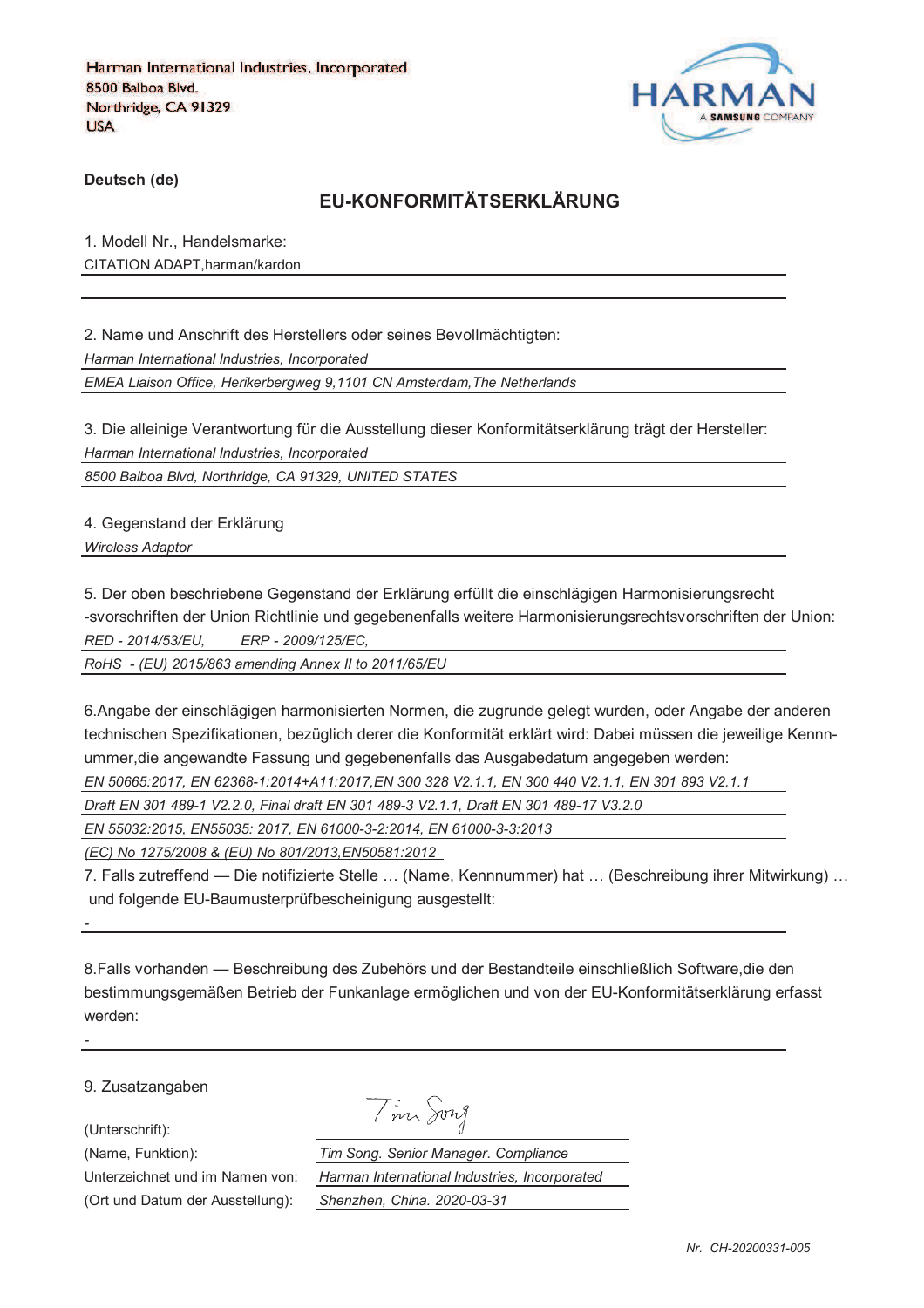

**Hrvatski (hr)**

### **EU IZJAVA O SUKLADNOSTI**

1.Model br.,marka CITATION ADAPT,harman/kardon

2. Ime i adresa proizvođača ili njegovog ovlaštenog zastupnika: *Harman International Industries, Incorporated EMEA Liaison Office, Herikerbergweg 9,1101 CN Amsterdam,The Netherlands*

3. Za izdavanje ove izjave o sukladnosti odgovoran je isključivo proizvođač:

*Harman International Industries, Incorporated*

*8500 Balboa Blvd, Northridge, CA 91329, UNITED STATES*

4. Predmet izjave:

*Wireless Adaptor* 

5. Prethodno opisani predmet izjave u skladu je s relevantnim zakonodavstvom Unije o usklađivanju i drugim zakonodavstvom Unije o usklađivanju prema potrebi:

*RED - 2014/53/EU, ERP - 2009/125/EC,*

*RoHS - (EU) 2015/863 amending Annex II to 2011/65/EU*

6. Upućivanja na odgovarajuće usklađene norme koje se upotrebljavaju ili upućivanje na druge tehničke specifikacije u odnosu na koje se deklarira sukladnost. Upućivanja moraju biti navedena s identifikacijskim brojem i verzijom te, prema potrebi, datumom izdavanja:

*EN 50665:2017, EN 62368-1:2014+A11:2017,EN 300 328 V2.1.1, EN 300 440 V2.1.1, EN 301 893 V2.1.1* 

*Draft EN 301 489-1 V2.2.0, Final draft EN 301 489-3 V2.1.1, Draft EN 301 489-17 V3.2.0*

*EN 55032:2015, EN55035: 2017, EN 61000-3-2:2014, EN 61000-3-3:2013*

*(EC) No 1275/2008 & (EU) No 801/2013,EN50581:2012* 

7.Prema potrebi, prijavljeno tijelo ... (naziv, broj) … provelo je … (opis intervencije) … i izdalo potvrdu o EU ispitivaniu tipa:

8. Prema potrebi, opis dodatne opreme i sastavnica, uključujući softver, koji omogućuju normalan rad radijske opreme koji je obuhvaćen EU izjavom o sukladnosti:

9. Dodatne informacije:

*-*

*-*

(potpis):

|  | vn I<br>7 |
|--|-----------|
|  |           |

(ime, funkcija) *Tim Song. Senior Manager. Compliance* Potpisano za i u ime: *Harman International Industries, Incorporated* (mjesto i datum izdavanja): *Shenzhen, China. 2020-03-31*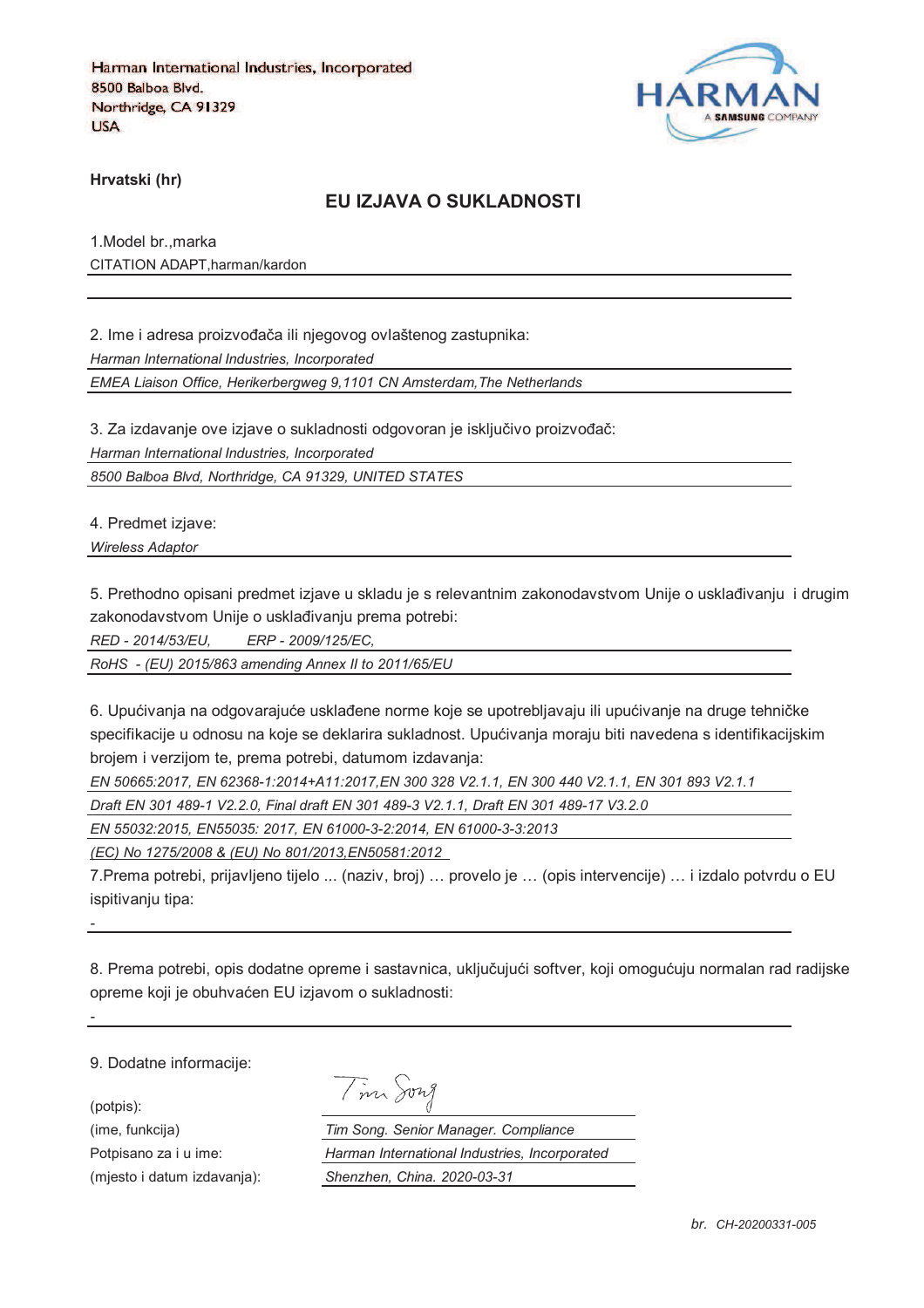

**%eština (cs)**

# **EU PROHLÁŠENÍ O SHOD&**

1. Model č., ochranná známka: CITATION ADAPT,harman/kardon

2. Jméno a adresa výrobce nebo jeho zplnomocněného zástupce: *Harman International Industries, Incorporated*

*EMEA Liaison Office, Herikerbergweg 9,1101 CN Amsterdam,The Netherlands*

3. Toto prohlášení o shodě se vydává na výhradní odpovědnost výrobce:

*Harman International Industries, Incorporated*

*8500 Balboa Blvd, Northridge, CA 91329, UNITED STATES*

4. Předmět prohlášení:

*Wireless Adaptor* 

5. Výše popsaný předmět prohlášení je ve shodě s příslušnými harmonizovanými právními předpisy Unie a náležitých případech další harmonizované právní předpisy Unie:

*RED - 2014/53/EU, ERP - 2009/125/EC,*

*RoHS - (EU) 2015/863 amending Annex II to 2011/65/EU*

6. Odkazy na příslušné harmonizované normy, které byly použity, nebo na jiné technické specifikace, na jejichž základě se shoda prohlašuje. Odkazy se uvedou s jejich identifikačním číslem a verzí a v příslušných případech rovněž s datem vydání:

*EN 50665:2017, EN 62368-1:2014+A11:2017,EN 300 328 V2.1.1, EN 300 440 V2.1.1, EN 301 893 V2.1.1* 

*Draft EN 301 489-1 V2.2.0, Final draft EN 301 489-3 V2.1.1, Draft EN 301 489-17 V3.2.0*

*EN 55032:2015, EN55035: 2017, EN 61000-3-2:2014, EN 61000-3-3:2013*

*(EC) No 1275/2008 & (EU) No 801/2013,EN50581:2012* 

7. Případně: oznámený subjekt ... (název, číslo) ... provedl ... (popis opatření) ... a vydal certifikát EU přezkoušení typu:

8.V příslušných případech popis příslušenství a součástí, včetně softwaru, které umožňují zamýšlené fungování rádiového zařízení v souladu s EU prohlášením o shodě:

9. Další informace:

(podpis):

*-*

*-*

(jméno, funkce): *Tim Song. Senior Manager. Compliance* Podepsáno za a jménem: *Harman International Industries, Incorporated* (místo a datum vydání): *Shenzhen, China. 2020-03-31*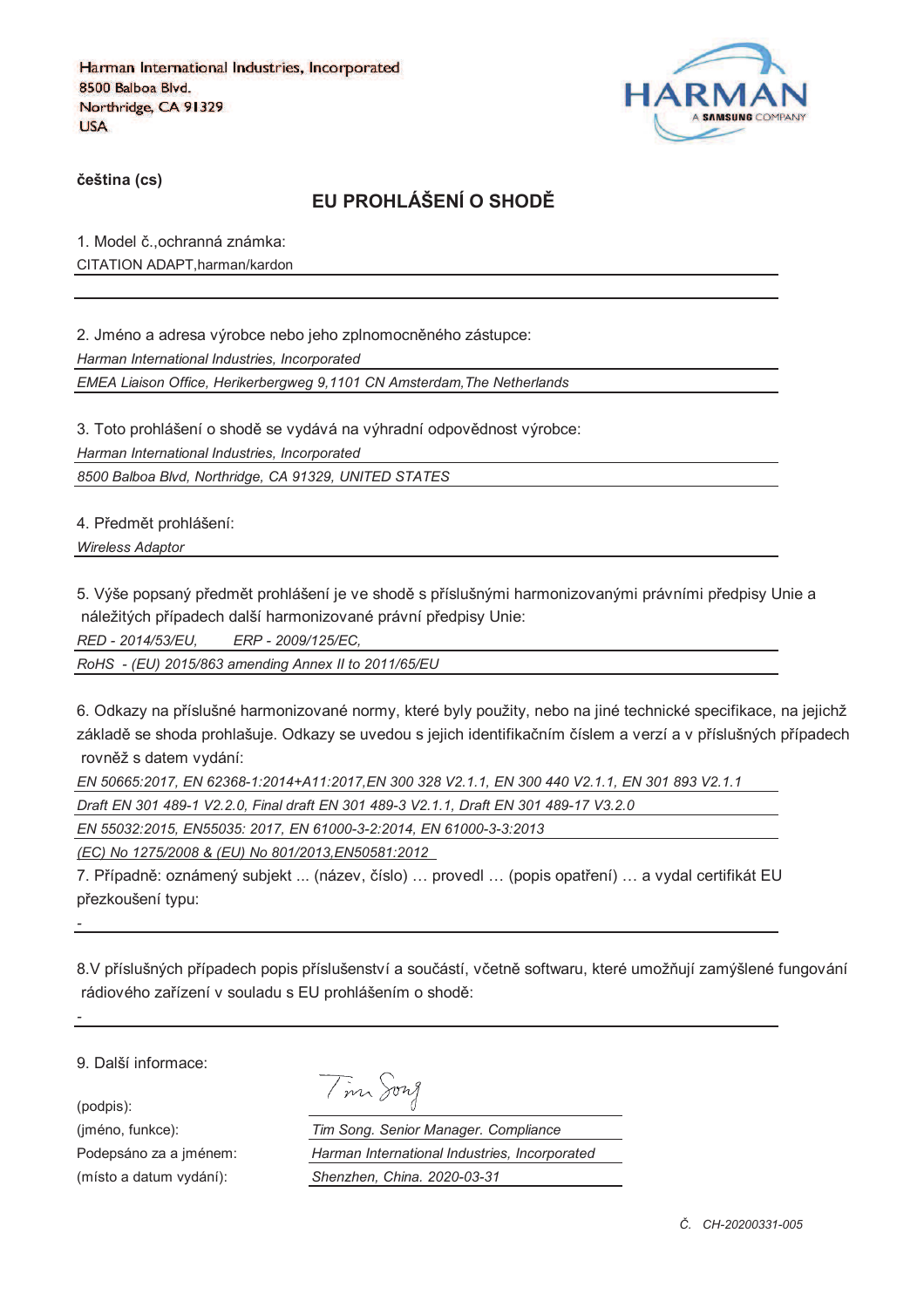

**eesti keel (et)**

#### **ELI VASTAVUSDEKLARATSIOON**

1. Tootenumber,kaubamärk:

CITATION ADAPT,harman/kardon

2. Tootja või tema volitatud esindaja nimi ja aadress:

*Harman International Industries, Incorporated*

*EMEA Liaison Office, Herikerbergweg 9,1101 CN Amsterdam,The Netherlands*

3. Käesolev vastavusdeklaratsioon on välja antud tootja ainuvastutusel:

*Harman International Industries, Incorporated*

*8500 Balboa Blvd, Northridge, CA 91329, UNITED STATES*

4. Deklareeritav toode:

*Wireless Adaptor* 

5. Ülalkirjeldatud deklareeritav toode on kooskõlas asjakohaste liidu ühtlustamisõigusaktidega ja Muud liidu ühtlustamisõigusaktid (vajaduse korral):

*RED - 2014/53/EU, ERP - 2009/125/EC,*

*RoHS - (EU) 2015/863 amending Annex II to 2011/65/EU*

6. Viited kasutatud harmoneeritud standarditele või muudele tehnilistele kirjeldustele, millele vastavust deklareeritakse. Viidetele peab lisama nende identifitseerimisnumbri ja versiooni ning vajaduse korral väljaandmise kuupäeva:

*EN 50665:2017, EN 62368-1:2014+A11:2017,EN 300 328 V2.1.1, EN 300 440 V2.1.1, EN 301 893 V2.1.1* 

*Draft EN 301 489-1 V2.2.0, Final draft EN 301 489-3 V2.1.1, Draft EN 301 489-17 V3.2.0*

Tim Song

*EN 55032:2015, EN55035: 2017, EN 61000-3-2:2014, EN 61000-3-3:2013*

*(EC) No 1275/2008 & (EU) No 801/2013,EN50581:2012* 

7.Vajaduse korral: teavitatud asutus … (nimi, number) … teostas … (tegevuse kirjeldus) … ja andis välja Eli tüübihindamistõendi:

8.Vajaduse korral selliste tarvikute ja osade, samuti tarkvara kirjeldus, mis võimaldavad raadioseadet kasutada ettenähtud otstarbel ja kooskõlas ELi vastavusdeklaratsiooniga:

9. Lisateave:

(allkiri):

*-*

*-*

(nimi, ametinimetus): *Tim Song. Senior Manager. Compliance* Alla kirjutanud (kelle poolt/nimel): *Harman International Industries, Incorporated* (väljaandmise koht ja kuupäev): *Shenzhen, China. 2020-03-31*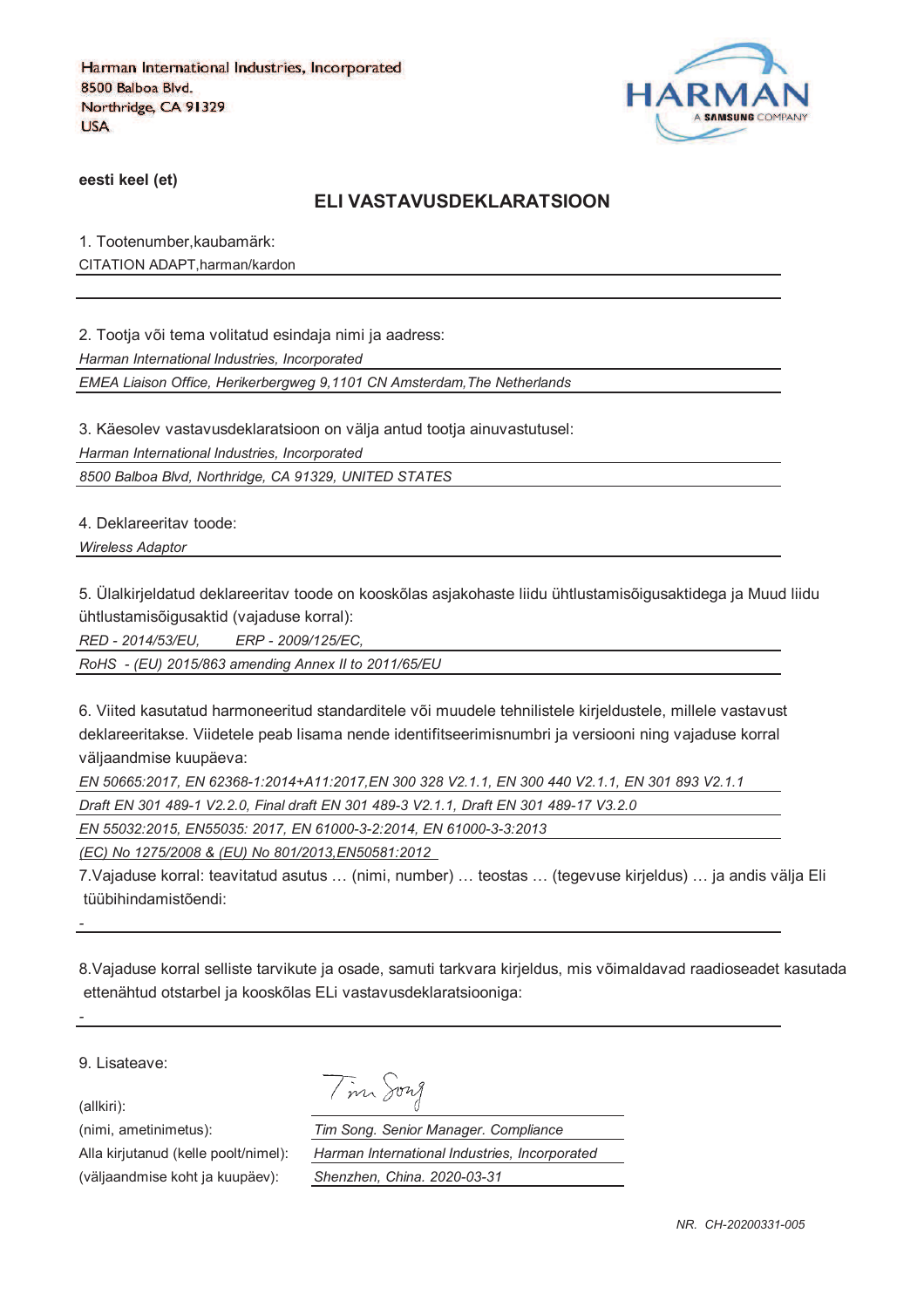

**español (es)**

## **DECLARACIÓN UE DE CONFORMIDAD**

1. Nombre del Modelo,marca: CITATION ADAPT,harman/kardon

2. Nombre y dirección del fabricante o de su representante autorizado:

*Harman International Industries, Incorporated*

*EMEA Liaison Office, Herikerbergweg 9,1101 CN Amsterdam,The Netherlands*

3. La presente declaración de conformidad se expide bajo la exclusiva responsabilidad del fabricante. *Harman International Industries, Incorporated*

*8500 Balboa Blvd, Northridge, CA 91329, UNITED STATES*

4. Objeto de la declaración:

*Wireless Adaptor* 

5. El objeto de la declaración descrito anteriormente es conforme con la legislación de armonización pertinente de la Unión y Otra legislación de armonización de la Unión, cuando sea aplicable: *RED - 2014/53/EU, ERP - 2009/125/EC,*

*RoHS - (EU) 2015/863 amending Annex II to 2011/65/EU*

6.Referencias a las normas armonizadas pertinentes utilizadas o referencias a las otras especificaciones técnicas en relación con las cuales se declara la conformidad. Las referencias se enumerarán con su número de identificación y su versión y, en su caso, la fecha de emisión:

*EN 50665:2017, EN 62368-1:2014+A11:2017,EN 300 328 V2.1.1, EN 300 440 V2.1.1, EN 301 893 V2.1.1* 

*Draft EN 301 489-1 V2.2.0, Final draft EN 301 489-3 V2.1.1, Draft EN 301 489-17 V3.2.0*

*EN 55032:2015, EN55035: 2017, EN 61000-3-2:2014, EN 61000-3-3:2013*

*(EC) No 1275/2008 & (EU) No 801/2013,EN50581:2012* 

7. Cuando proceda: El organismo notificado … (nombre, número) … ha efectuado … (descripción de la intervención) … y expedido el certificado de examen UE de tipo:

8. Cuando proceda, descripción de los accesorios y componentes, incluido el software, que permiten que el equipo radioeléctrico funcione como estaba previsto y esté amparado por la declaración UE de conformidad:

9. Información adicional:

(Firma):

*-*

*-*

(lugar y fecha de expedición): *Shenzhen, China. 2020-03-31*

|  | 172.7 |
|--|-------|
|--|-------|

(nombre, cargo): *Tim Song. Senior Manager. Compliance* Firmado en nombre de: *Harman International Industries, Incorporated*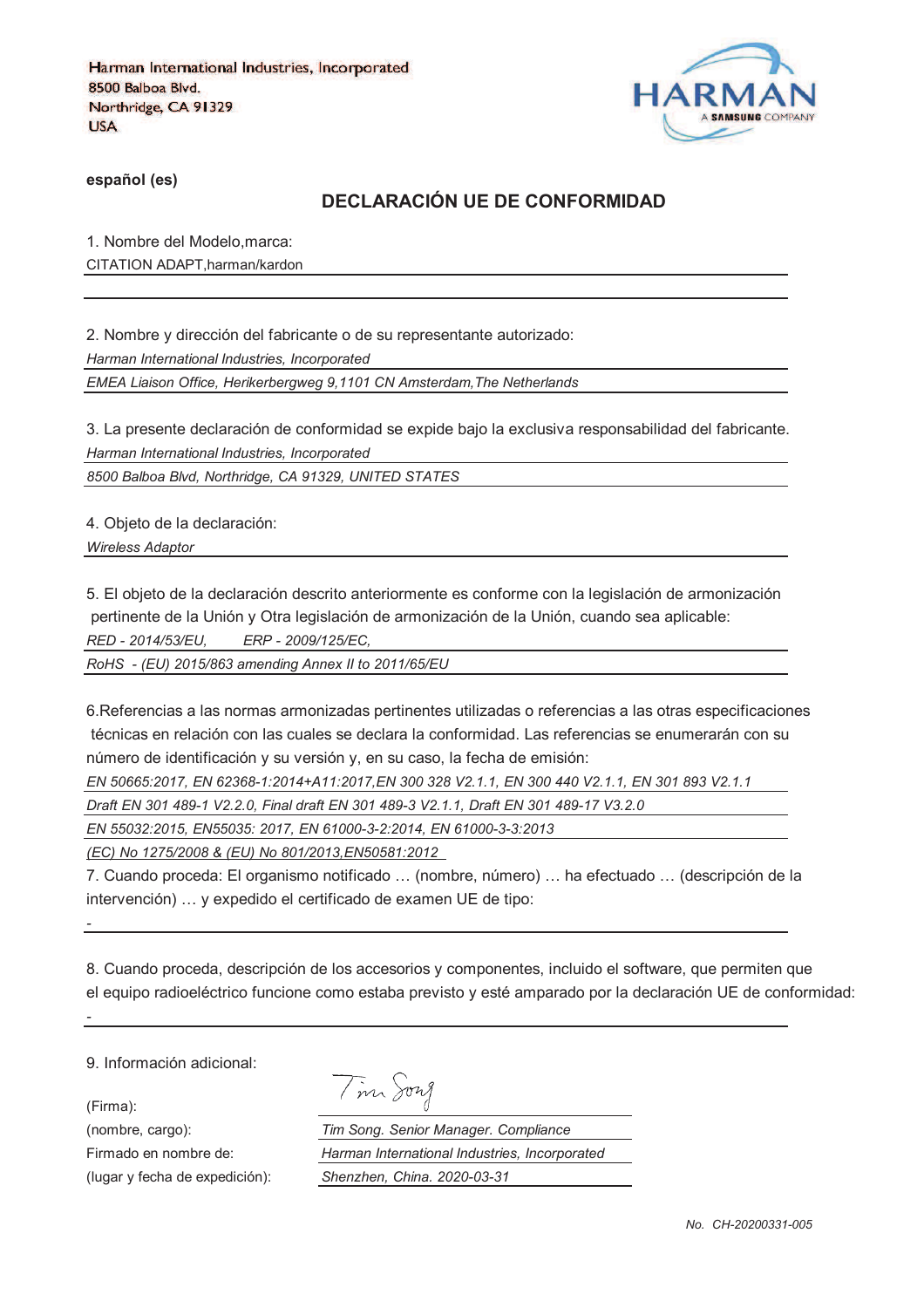

**italiano (it)**

### **DICHIARAZIONE DI CONFORMITÀ UE**

1. Modello n.,brand: CITATION ADAPT,harman/kardon

2. Nome e indirizzo del fabbricante o del suo rappresentante autorizzato:

*Harman International Industries, Incorporated*

*EMEA Liaison Office, Herikerbergweg 9,1101 CN Amsterdam,The Netherlands*

3. La presente dichiarazione di conformità è rilasciata sotto l'esclusiva responsabilità del fabbricante: *Harman International Industries, Incorporated*

*8500 Balboa Blvd, Northridge, CA 91329, UNITED STATES*

4. Oggetto della dichiarazione:

*Wireless Adaptor* 

5. L'oggetto della dichiarazione di cui sopra è conforme alla pertinente normativa di armonizzazione dell'Unione e Se del caso, altre normative di armonizzazione dell'Unione:

*RED - 2014/53/EU, ERP - 2009/125/EC,*

*RoHS - (EU) 2015/863 amending Annex II to 2011/65/EU*

6. Riferimento alle pertinenti norme armonizzate utilizzate o riferimenti alle altre specifiche tecniche in relazione alle quali è dichiarata la conformità. I riferimenti devono essere indicati con il loro numero di identificazione e versione e, se del caso, la data di emissione:

*EN 50665:2017, EN 62368-1:2014+A11:2017,EN 300 328 V2.1.1, EN 300 440 V2.1.1, EN 301 893 V2.1.1* 

*Draft EN 301 489-1 V2.2.0, Final draft EN 301 489-3 V2.1.1, Draft EN 301 489-17 V3.2.0*

*EN 55032:2015, EN55035: 2017, EN 61000-3-2:2014, EN 61000-3-3:2013*

*(EC) No 1275/2008 & (EU) No 801/2013,EN50581:2012* 

7. Se del caso, l'organismo notificato … (denominazione, numero) … ha effettuato … (descrizione dell'intervento) … e rilasciato il certificato di esame UE del tipo:

8. Se del caso, una descrizione degli accessori e dei componenti inclusi nella dichiarazione di con -formità UE,compreso il software, che consentono all'apparecchiatura radio di funzionare come previsto:

9. Informazioni supplementari:

(Firma):

*-*

*-*

Tim Song

(nome, funzione): *Tim Song. Senior Manager. Compliance* Firmato a nome e per conto di: *Harman International Industries, Incorporated* (luogo e data del rilascio): *Shenzhen, China. 2020-03-31*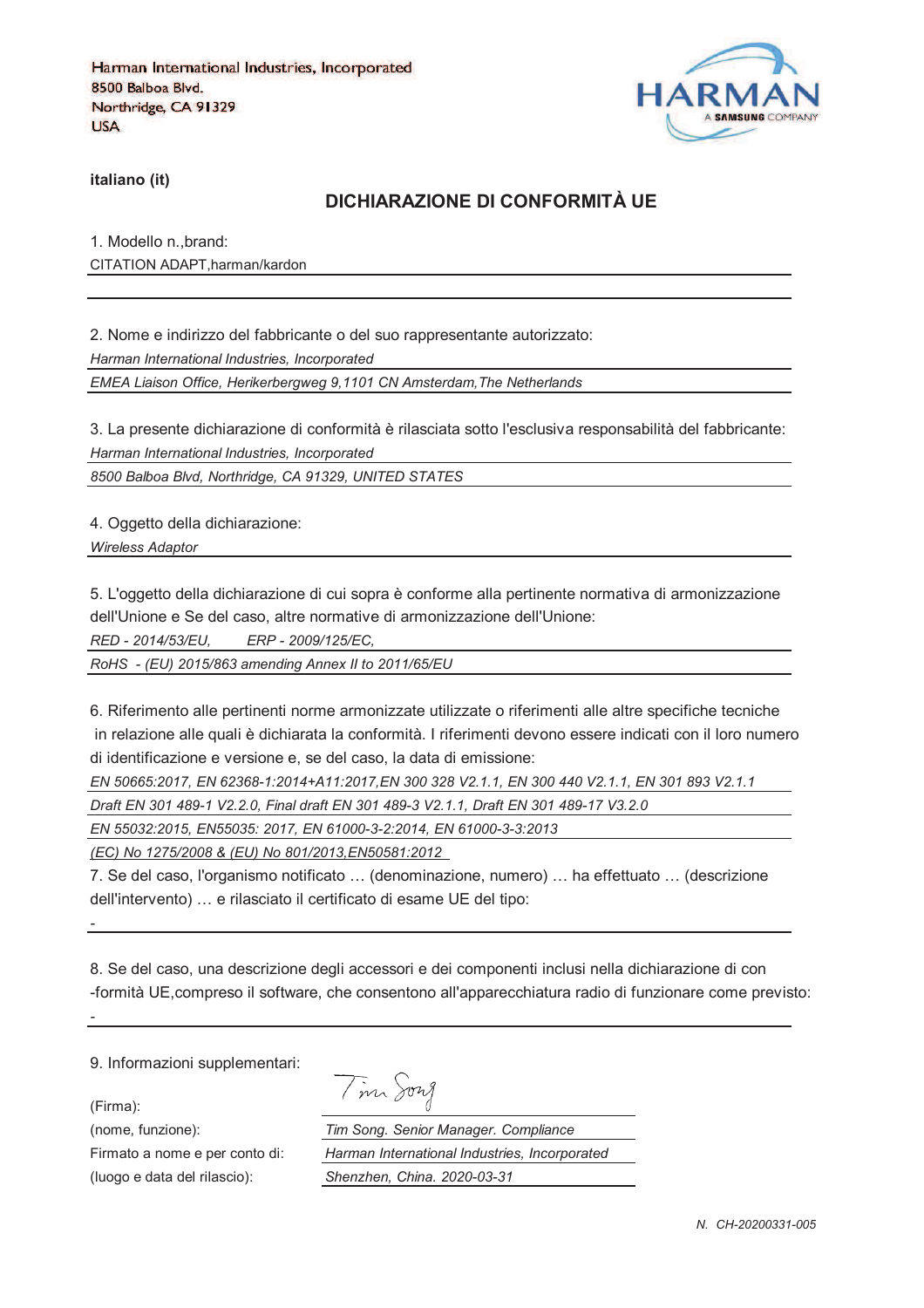

**dansk (da)**

#### **EU-OVERENSSTEMMELSESERKLÆRING**

1. Model nr.,mærke: CITATION ADAPT,harman/kardon

2. Navn og adresse på fabrikanten eller dennes bemyndigede repræsentant: *Harman International Industries, Incorporated EMEA Liaison Office, Herikerbergweg 9,1101 CN Amsterdam,The Netherlands*

3. Denne overensstemmelseserklæring udstedes på fabrikantens ansvar *Harman International Industries, Incorporated*

*8500 Balboa Blvd, Northridge, CA 91329, UNITED STATES*

4. Erklæringens genstand:

*Wireless Adaptor* 

5. Genstanden for erklæringen, som beskrevet ovenfor, er i overensstemmelse med den relevante

EU-harmoniseringslovgivning og Eventuelt anden EU-harmoniseringslovgivning:

*RED - 2014/53/EU, ERP - 2009/125/EC,*

*RoHS - (EU) 2015/863 amending Annex II to 2011/65/EU*

6.Henvisninger til de relevante anvendte harmoniserede standarder eller henvisninger til de andre tekniske specifikationer, som der erklæres overensstemmelse med. Henvisninger angives med deres identifikationsnummer og version og eventuelt udstedelsesdato:

*EN 50665:2017, EN 62368-1:2014+A11:2017,EN 300 328 V2.1.1, EN 300 440 V2.1.1, EN 301 893 V2.1.1* 

*Draft EN 301 489-1 V2.2.0, Final draft EN 301 489-3 V2.1.1, Draft EN 301 489-17 V3.2.0*

*EN 55032:2015, EN55035: 2017, EN 61000-3-2:2014, EN 61000-3-3:2013*

*(EC) No 1275/2008 & (EU) No 801/2013,EN50581:2012* 

7. Hvor det er relevant, det bemyndigede organ … (navn, nummer) har foretaget … (beskrivelse af aktiviteten) … og udstedt EU-typeafprøvningsattest:

8. I givet fald beskrivelse af tilbehør og komponenter, herunder software, som får radioudstyret til at fungere efter hensigten og er dækket af EU-overensstemmelseserklæringen:

9. Supplerende oplysninger:

(Underskrift):

*-*

*-*

(udstedelsessted og -dato): *Shenzhen, China. 2020-03-31*

Tim Song

(navn, stilling) (underskrift): *Tim Song. Senior Manager. Compliance* Underskrevet for og på vegne af: *Harman International Industries, Incorporated*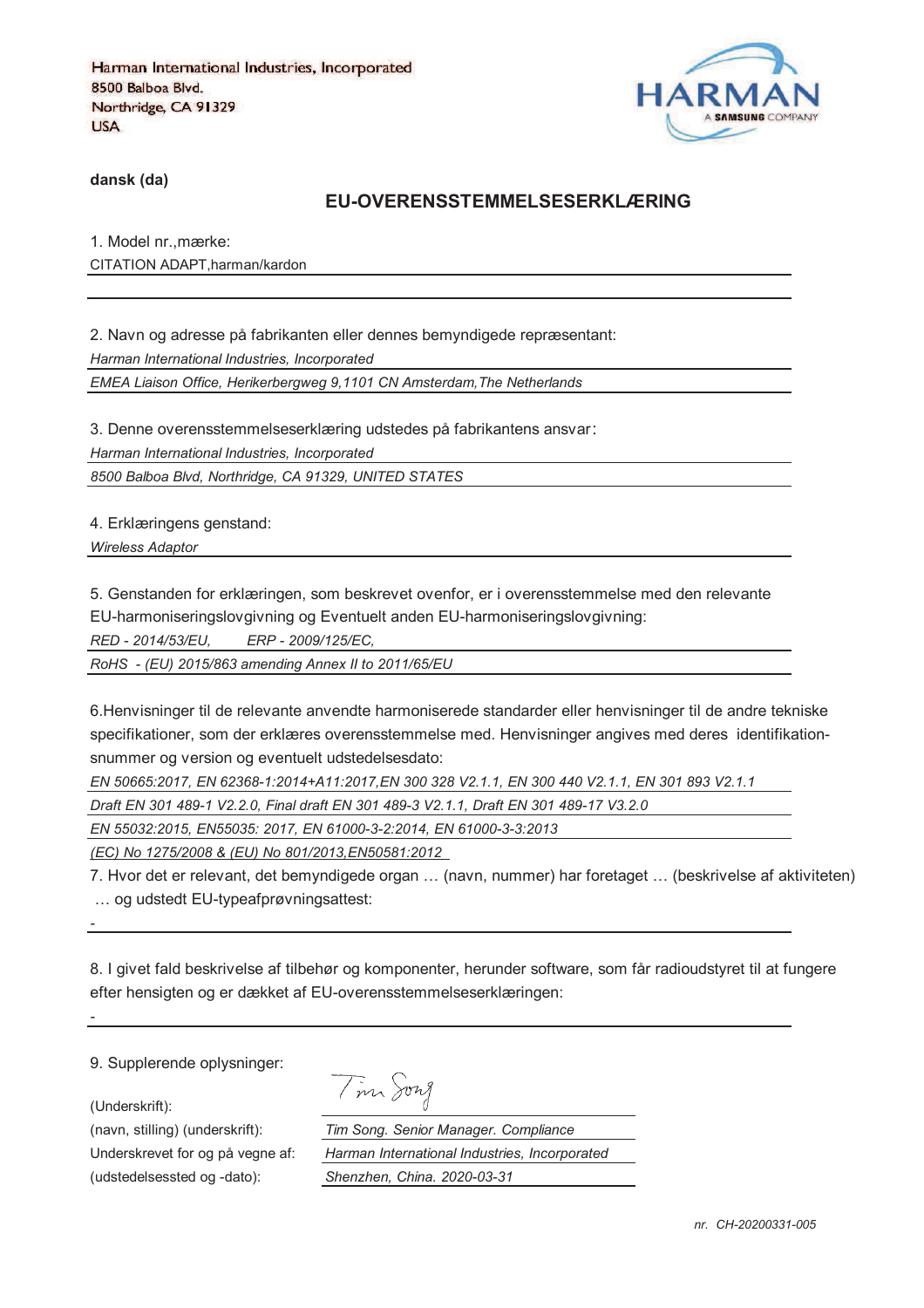

**)\*\*+,-./ (el)**

#### **ΔΗΛΟΣΗ ΣΥΜΜΟΡΦΟΣΗΣ ΕΕ**

1. Αριθμός μοντέλου, εμπορικό σήμα: CITATION ADAPT,harman/kardon

2. Όνομα και διεύθυνση του κατασκευαστή ή του εξουσιοδοτημένου αντιπροσώπου του: *Harman International Industries, Incorporated EMEA Liaison Office, Herikerbergweg 9,1101 CN Amsterdam,The Netherlands*

3. Η παρούσα δήλωση συμμόρφωσης εκδίδεται με αποκλειστική ευθύνη του κατασκευαστή: *Harman International Industries, Incorporated*

*8500 Balboa Blvd, Northridge, CA 91329, UNITED STATES*

4. Αντικείμενο της δήλωσης:

*Wireless Adaptor* 

5. Ο στόχος της δήλωσης που περιγράφεται παραπάνω είναι σύμφωνος προς τη σχετική ενωσιακή vομοθεσία εναρμόνισης και Άλλη ενωσιακή νομοθεσία εναρμόνισης, κατά περίπτωση *RED - 2014/53/EU, ERP - 2009/125/EC,*

*RoHS - (EU) 2015/863 amending Annex II to 2011/65/EU*

6. Αναφορές στα σχετικά εναρμονισμένα πρότυπα που χρησιμοποιούνται ή αναφορές στις λοιπές τεχνικές προδιαγραφές σε σχέση με τις οποίες δηλώνεται η συμμόρφωση. Οι αναφορές πρέπει να απαριθμούνται με τον αριθμό αναννώρισης και την έκδοση και, κατά περίπτωση, την ημερομηνία δημοσίευσής τους; *EN 50665:2017, EN 62368-1:2014+A11:2017,EN 300 328 V2.1.1, EN 300 440 V2.1.1, EN 301 893 V2.1.1* 

*Draft EN 301 489-1 V2.2.0, Final draft EN 301 489-3 V2.1.1, Draft EN 301 489-17 V3.2.0*

*EN 55032:2015, EN55035: 2017, EN 61000-3-2:2014, EN 61000-3-3:2013*

*(EC) No 1275/2008 & (EU) No 801/2013,EN50581:2012* 

7.Όπου έχει εφαρμογή, ο κοινοποιημένος οργανισμός ... (ονομασία, αριθμός) ... πραγματοποίησε (περιγραφή της παρέμβασης) ... και εξέδωσε το πιστοποιητικό εξέτασης τύπου ΕΕ:

8. Όπου έχει εφαρμογή, περιγραφή των παρελκόμενων και εξαρτημάτων, συμπεριλαμβανομένου του λογισμικού, που επιτρέπουν στον ραδιοεξοπλισμό να λειτουργεί όπως προβλέπεται και που καλύπτ -N43ονται από τη δήλωση συμμόρφωσης:

9. Συμπληρωματικές πληροφορίες:

(υπογραφή):

*-*

*-*

(3652@, 18>D): *Tim Song. Senior Manager. Compliance*

Υπογραφή για λογαριασμό εξ ονόματος:

(73<54 =@0 D2;/52D6J@ 8=B5>D4): *Shenzhen, China. 2020-03-31*

| 'n.<br>Tim Song                               |
|-----------------------------------------------|
| Tim Song. Senior Manager. Compliance          |
| Harman International Industries, Incorporated |
| Shenzhen, China, 2020-03-31                   |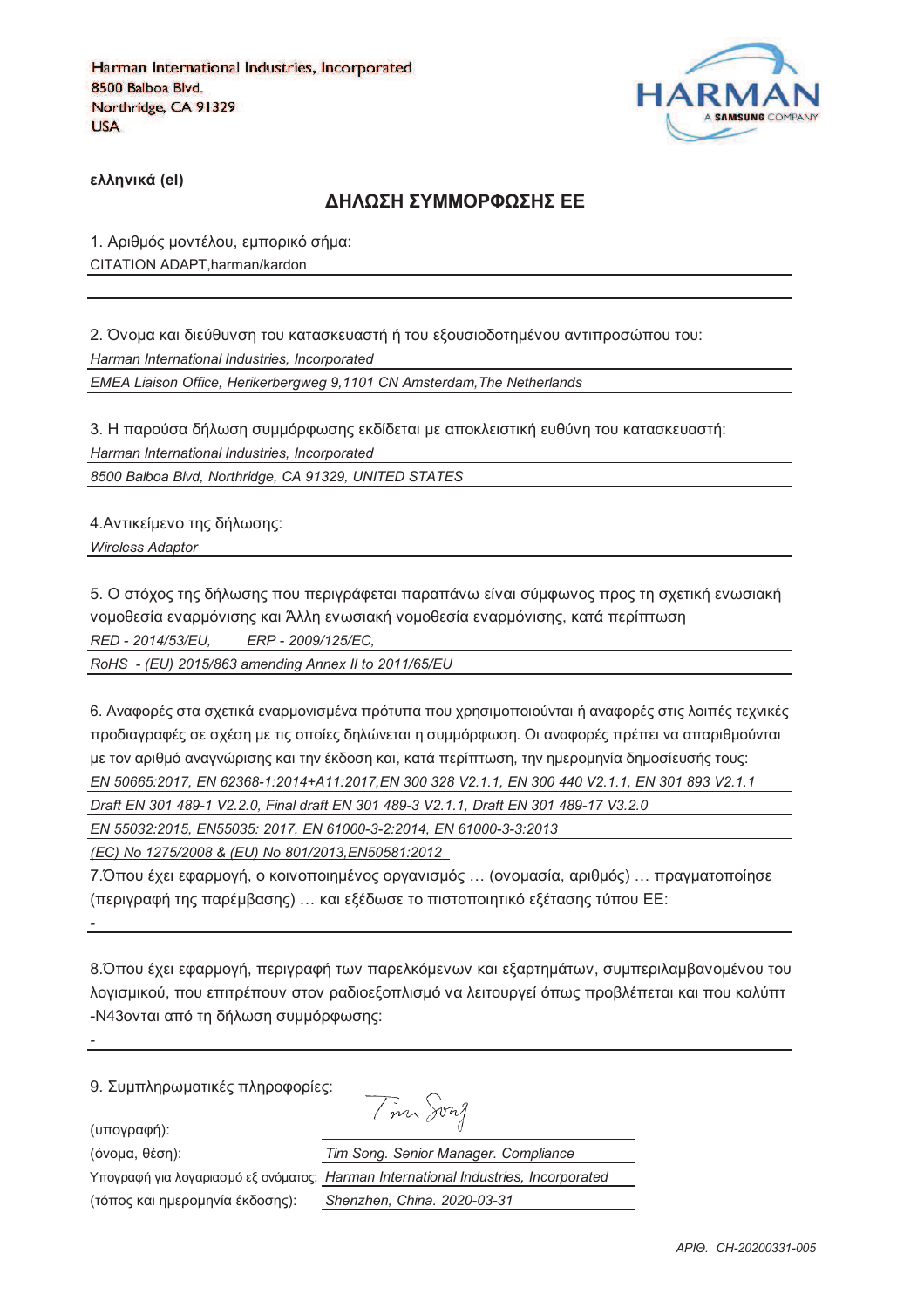

**français (fr)**

### **DECLARATION UE DE CONFORMITE**

1. numéro de modèle,marque: CITATION ADAPT,harman/kardon

2. Nom et adresse du fabricant ou de son mandataire:

*Harman International Industries, Incorporated*

*EMEA Liaison Office, Herikerbergweg 9,1101 CN Amsterdam,The Netherlands*

3. La présente déclaration de conformité est établie sous la seule responsabilité du fabricant:

*Harman International Industries, Incorporated*

*8500 Balboa Blvd, Northridge, CA 91329, UNITED STATES*

4. Objet de la déclaration:

*Wireless Adaptor* 

5. L'objet de la déclaration décrit ci-dessus est conforme à la législation d'harmonisation de l'Union applicable et Autres législations d'harmonisation de l'Union, s'il y a lieu:

*RED - 2014/53/EU, ERP - 2009/125/EC,*

*RoHS - (EU) 2015/863 amending Annex II to 2011/65/EU*

6. Références des normes harmonisées pertinentes appliquées ou des autres spécifications techniques par rapport auxquelles la conformité est déclarée. Il faut indiquer, pour chaque référence, le numéro d'identification, la version et, le cas échéant, la date d'émission:

*EN 50665:2017, EN 62368-1:2014+A11:2017,EN 300 328 V2.1.1, EN 300 440 V2.1.1, EN 301 893 V2.1.1* 

*Draft EN 301 489-1 V2.2.0, Final draft EN 301 489-3 V2.1.1, Draft EN 301 489-17 V3.2.0*

*EN 55032:2015, EN55035: 2017, EN 61000-3-2:2014, EN 61000-3-3:2013*

*(EC) No 1275/2008 & (EU) No 801/2013,EN50581:2012* 

7.S'il y a lieu: l'organisme notifié … (nom, numéro) … a réalisé … (description de l'intervention) … et a délivré le certificat d'examen UE de type:

8.S'il y a lieu, description des accessoires et des éléments (y compris logiciels) qui permettent à l'équipement radioélectrique de fonctionner selon sa destination et qui sont couverts par la déclaration UE de conformité:

9. Informations complémentaires:

(Signature):

*-*

*-*

(nom, fonction):

Signé par et au nom de:

(lieu et date d'émission):

| $\sim$ | 172.8 |
|--------|-------|

| Tim Song. Senior Manager. Compliance          |  |  |
|-----------------------------------------------|--|--|
| Harman International Industries, Incorporated |  |  |
| Shenzhen, China. 2020-03-31                   |  |  |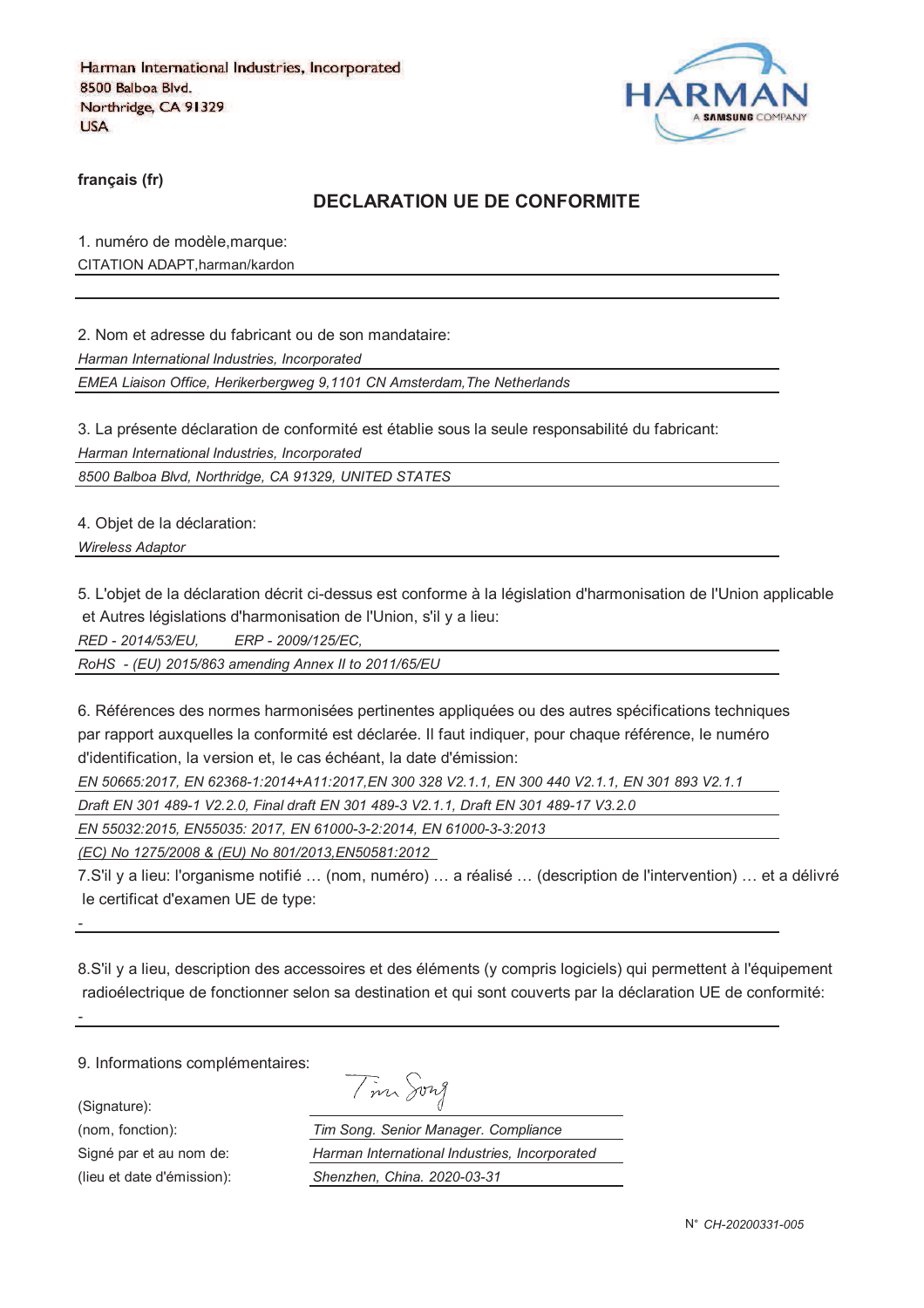

**latviešu valoda (lv)**

## **ES ATBILSTJBAS DEKLARKCIJA**

1. Modela Nr.,brand: CITATION ADAPT,harman/kardon

2. Ražotāja vai vina pilnvarotā pārstāvja vārds, uzvārds/nosaukums un adrese: *Harman International Industries, Incorporated*

*EMEA Liaison Office, Herikerbergweg 9,1101 CN Amsterdam,The Netherlands*

3. Šī atbilstības deklarācija ir izdota vienīgi uz šāda ražotāja atbildību: *Harman International Industries, Incorporated*

*8500 Balboa Blvd, Northridge, CA 91329, UNITED STATES*

4. Deklarācijas priekšmets:

*Wireless Adaptor* 

5. Iepriekš aprakstītais deklarācijas priekšmets atbilst attiecīgajam Savienības saskanotajam tiesību aktam un Citam Savienības saskaņotajam tiesību aktam, ja piemērojams

*RED - 2014/53/EU, ERP - 2009/125/EC,*

*RoHS - (EU) 2015/863 amending Annex II to 2011/65/EU*

6. Atsauces uz attiecīgajiem izmantojamiem saskanotajiem standartiem vai uz citām tehniskajām specifikācijām ,attiecībā uz ko tiek deklarēta atbilstība. Atsauces jāuzskaita ar to identifikācijas numuriem un versijām un attiecīgā gadījumā ar izdošanas datumu:

*EN 50665:2017, EN 62368-1:2014+A11:2017,EN 300 328 V2.1.1, EN 300 440 V2.1.1, EN 301 893 V2.1.1* 

*Draft EN 301 489-1 V2.2.0, Final draft EN 301 489-3 V2.1.1, Draft EN 301 489-17 V3.2.0*

*EN 55032:2015, EN55035: 2017, EN 61000-3-2:2014, EN 61000-3-3:2013*

*(EC) No 1275/2008 & (EU) No 801/2013,EN50581:2012* 

7. Attiecīgā gadījumā pazinotā struktūra ... (nosaukums, numurs) ... ir veikusi ... (darbības apraksts) ... un izdevusi ES tipa pārbaudes sertifikātu:

8.Attiecīgā gadījumā palīgierīču un komponentu apraksts, ieskaitot programmatūras aprakstu, kas nodrošina radioiekārtas paredzēto darbību un uz ko attiecas ES atbilstības deklarācija:

9. Papildinformācija:

(Paraksts):

*-*

*-*

(izdošanas vieta un datums): *Shenzhen, China. 2020-03-31*

| $\overline{\phantom{a}}$ | 1974 <i>A</i> |
|--------------------------|---------------|
|--------------------------|---------------|

(vārds, uzvārds, amats): *Tim Song. Senior Manager. Compliance* Parakstīts šādas personas vārdā: *Harman International Industries, Incorporated*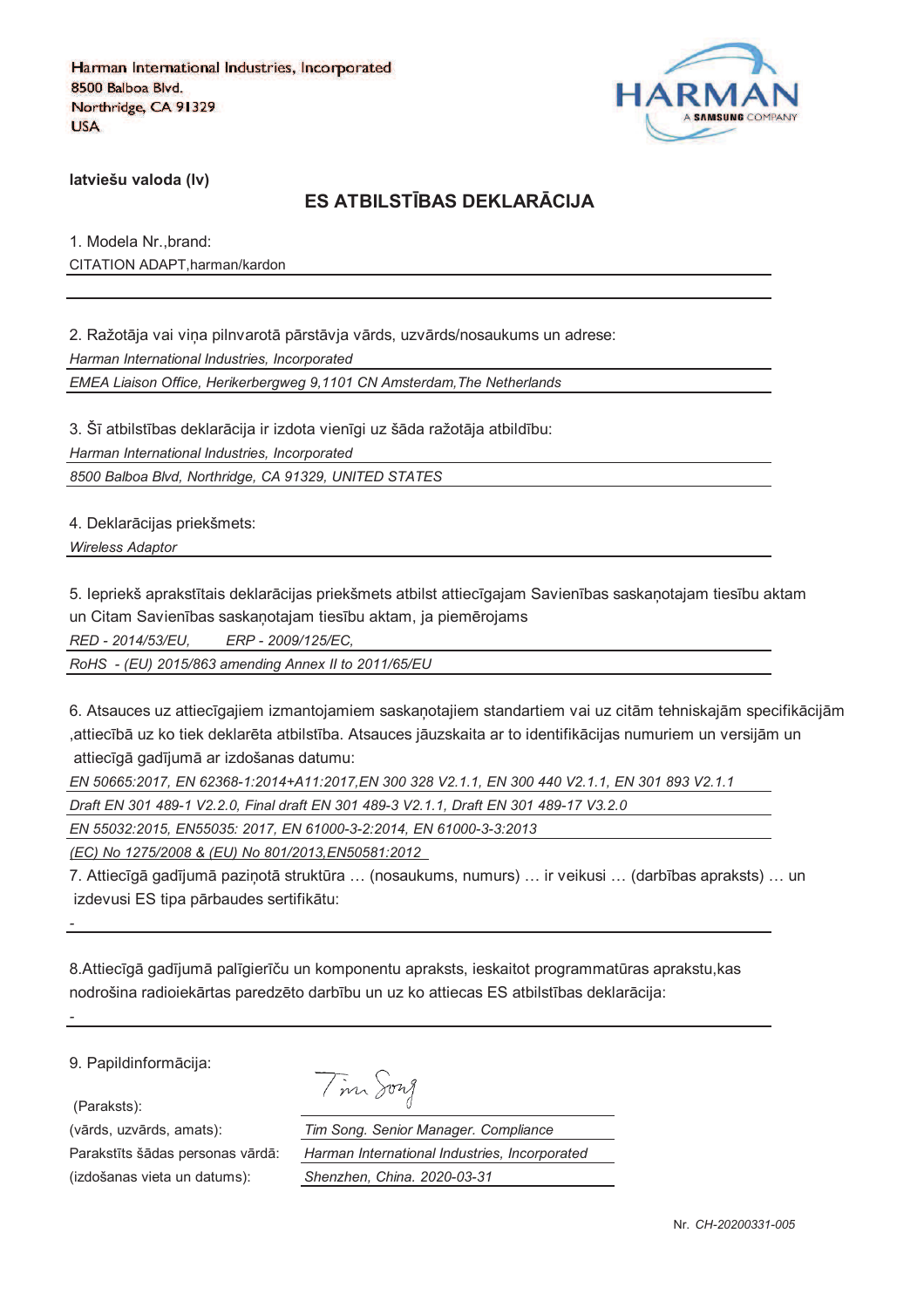

**lietuviu kalba (It)** 

### **ES ATITIKTIES DEKLARACIJA**

1. Modelio Nr., Prekės ženklas: CITATION ADAPT,harman/kardon

2. Gamintojo arba jo igaliotojo atstovo pavadinimas ir adresas:

*Harman International Industries, Incorporated*

*EMEA Liaison Office, Herikerbergweg 9,1101 CN Amsterdam,The Netherlands*

3. Ši atitikties deklaracija išduota tik gamintojo atsakomybe:

*Harman International Industries, Incorporated*

*8500 Balboa Blvd, Northridge, CA 91329, UNITED STATES*

4. Deklaracijos objektas:

*Wireless Adaptor* 

5. Pirmiau aprašytas deklaracijos objektas atitinka susijusius derinamuosius Sajungos teisės aktus ir kitus derinamuosius Sąjungos teisės aktus, jeigu taikoma.

*RED - 2014/53/EU, ERP - 2009/125/EC,*

*RoHS - (EU) 2015/863 amending Annex II to 2011/65/EU*

6. Nuorodos ` susijusius taikytus darniuosius standartus arba kitas technines specifikacijas, pagal kurias buvo deklaruota atitiktis. Nuorodos turi būti išvardijamos nurodant jų identifikacinius numerius,ersijas ir, kai taikoma, paskelbimo datas:

*EN 50665:2017, EN 62368-1:2014+A11:2017,EN 300 328 V2.1.1, EN 300 440 V2.1.1, EN 301 893 V2.1.1* 

*Draft EN 301 489-1 V2.2.0, Final draft EN 301 489-3 V2.1.1, Draft EN 301 489-17 V3.2.0*

*EN 55032:2015, EN55035: 2017, EN 61000-3-2:2014, EN 61000-3-3:2013*

*(EC) No 1275/2008 & (EU) No 801/2013,EN50581:2012* 

7. Kai taikytina, notifikuotoji `staiga … (pavadinimas, numeris)… atliko… (dalyvavimo procese aprašymas) ir išdavė ES tipo tyrimo sertifikata:

8. Kai taikytina, pagalbinių įtaisų ir komponentų, įskaitant programinę įrangą, kurie leidžia radijo jrenginiams veikti pagal paskirtį ir yra įtraukti į ES atitikties deklaraciją, aprašas:

9. Papildoma informacija:

(Parašas):

*-*

*-*

(vardas ir pavard\_, pareigos): *Tim Song. Senior Manager. Compliance* Už ka ir kieno vardu pasirašyta: *Harman International International International* (išdavimo data ir vieta): *Shenzhen, C* 

| m                      | song |  |
|------------------------|------|--|
| g. Senior Manager. Cor |      |  |

| rnational Industries, Incorporated |
|------------------------------------|
| hina. 2020-03-31 <sup>.</sup>      |
|                                    |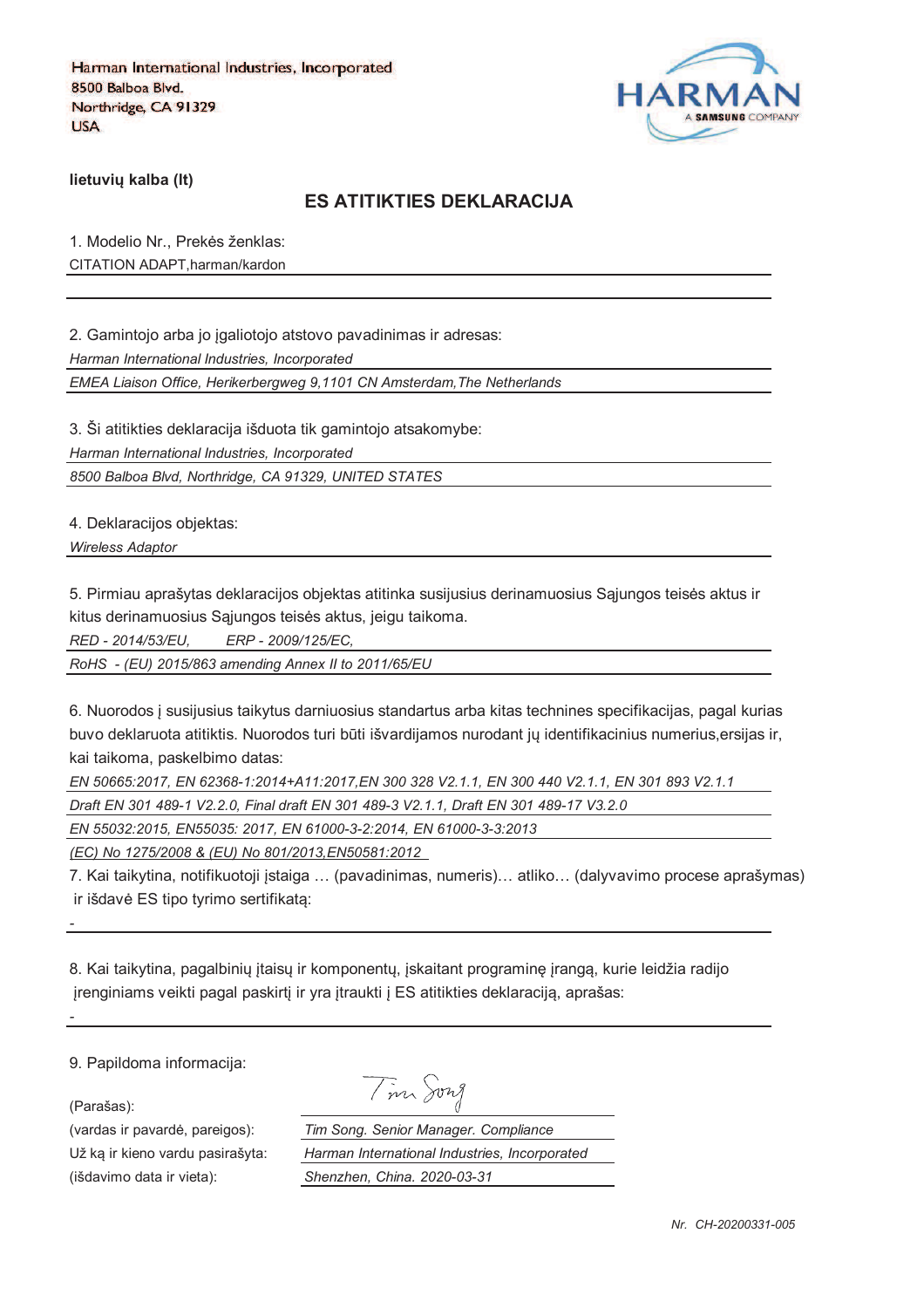

**Nederlands (nl)**

#### **EU-CONFORMITEITSVERKLARING**

1.Model nr.,Merk: CITATION ADAPT,harman/kardon

2. Naam en adres van de fabrikant of zijn gemachtigde:

*Harman International Industries, Incorporated*

*EMEA Liaison Office, Herikerbergweg 9,1101 CN Amsterdam,The Netherlands*

3. Deze conformiteitsverklaring wordt afgegeven onder volledige verantwoordelijkheid van de fabrikant: *Harman International Industries, Incorporated*

*8500 Balboa Blvd, Northridge, CA 91329, UNITED STATES*

4. Voorwerp van de verklaring:

*Wireless Adaptor* 

5.Het hierboven beschreven voorwerp van de verklaring is in overeenstemming met de desbetreffende harmonisatiewetgeving van de Unie en andere harmonisatiewetgeving van de Unie, indien van toepassing: *RED - 2014/53/EU, ERP - 2009/125/EC,*

*RoHS - (EU) 2015/863 amending Annex II to 2011/65/EU*

6. Vermelding van de toegepaste relevante geharmoniseerde normen of van de andere technische specificaties waarop de conformiteitsverklaring betrekking heeft. Bij de opgave van de referenties moeten het identificatie nummer en de versie en, in voorkomend geval, de datum van publicatie worden vermeld:

*EN 50665:2017, EN 62368-1:2014+A11:2017,EN 300 328 V2.1.1, EN 300 440 V2.1.1, EN 301 893 V2.1.1* 

*Draft EN 301 489-1 V2.2.0, Final draft EN 301 489-3 V2.1.1, Draft EN 301 489-17 V3.2.0*

*EN 55032:2015, EN55035: 2017, EN 61000-3-2:2014, EN 61000-3-3:2013*

*(EC) No 1275/2008 & (EU) No 801/2013,EN50581:2012* 

7.(Indien van toepassing) De aangemelde instantie … (naam, nummer) … heeft een … (beschrijving van de werkzaamheden) … uitgevoerd en het certificaat van EU-typeonderzoek … afgegeven:

8. Indien van toepassing, beschrijving van de accessoires en onderdelen, die het mogelijk maken dat de radioapparatuur functioneert zoals bedoeld en die onder de EU-conformiteitsverklaring vallen:

9. Aanvullende informatie:

(Handtekening):

*-*

*-*

(plaats en datum van afgifte): *Shenzhen, China. 2020-03-31*

Tim Song

(naam, functie): *Tim Song. Senior Manager. Compliance* Ondertekend voor en namens: *Harman International Industries, Incorporated*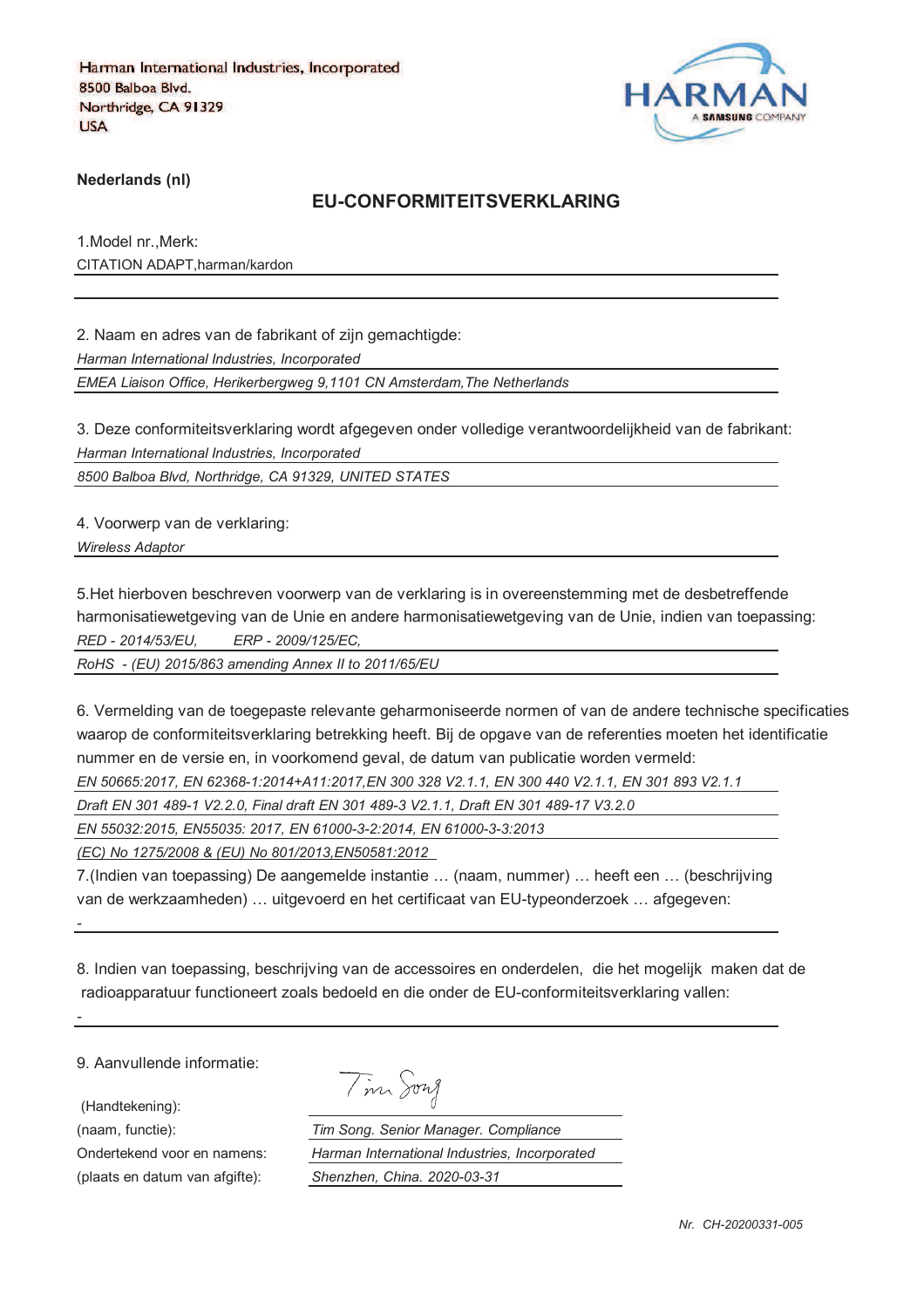

**RomânO (ro)**

#### **DECLARAPIA UE DE CONFORMITATE**

1. Număr model, marcă: CITATION ADAPT,harman/kardon

2. Denumirea si adresa producătorului sau a reprezentantului său autorizat:

*Harman International Industries, Incorporated*

*EMEA Liaison Office, Herikerbergweg 9,1101 CN Amsterdam,The Netherlands*

3. Prezenta declarație de conformitate este emisă pe răspunderea exclusivă a producătorului: *Harman International Industries, Incorporated*

*8500 Balboa Blvd, Northridge, CA 91329, UNITED STATES*

4. Obiectul declaratiei:

*Wireless Adaptor* 

5. Obiectul declaratiei descris mai sus este în conformitate cu legislatia relevantă de armonizare a Uniunii:

și După caz, alte acte din legislația de armonizare a Uniunii

*RED - 2014/53/EU, ERP - 2009/125/EC,*

*RoHS - (EU) 2015/863 amending Annex II to 2011/65/EU*

6. Trimiterile la standardele armonizate relevante folosite sau trimiterile la alte specificatii tehnice în legătură cu care se declară conformitatea. Referintele sunt enumerate împreună cu numerele de identificare si cu versiunea acestora precum si cu data eliberării, după caz:

*EN 50665:2017, EN 62368-1:2014+A11:2017,EN 300 328 V2.1.1, EN 300 440 V2.1.1, EN 301 893 V2.1.1* 

*Draft EN 301 489-1 V2.2.0, Final draft EN 301 489-3 V2.1.1, Draft EN 301 489-17 V3.2.0*

*EN 55032:2015, EN55035: 2017, EN 61000-3-2:2014, EN 61000-3-3:2013*

*(EC) No 1275/2008 & (EU) No 801/2013,EN50581:2012* 

7. După caz, organismul notificat ... (denumire, număr) ... a efectuat ... (descrierea intervenției) si a emis certificatul de examinare UE de tip:

8. După caz, o descriere a accesoriilor și componentelor, inclusiv a produselor software, care permit echipamentelor radio să funcționeze corespunzător și care sunt incluse în declarația de conformitate:

9. Informatii suplimentare:

(Semnătura):

*-*

*-*

Tim Song

(numele, funcgia) : *Tim Song. Senior Manager. Compliance* Semnat pentru si în numele: *Harman International Industries, Incorporated* (locul fi data emiterii): *Shenzhen, China. 2020-03-31*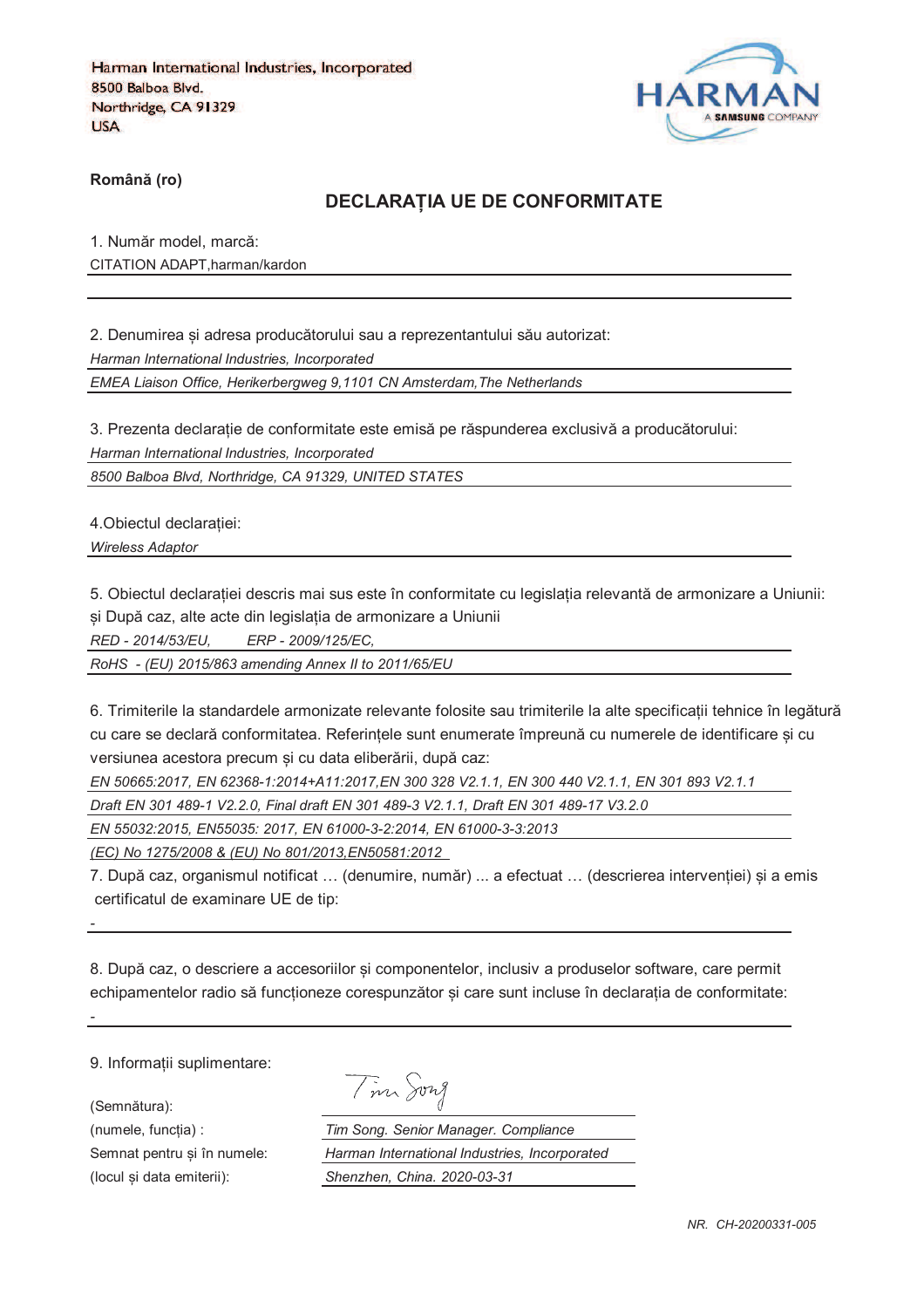

**Suomi (fi)**

#### **EU-VAATIMUSTENMUKAISUUSVAKUUTUS**

1. Malli nro.,merkki: CITATION ADAPT,harman/kardon

2. Valmistajan tai sen valtuutetun edustajan nimi ja osoite:

*Harman International Industries, Incorporated*

*EMEA Liaison Office, Herikerbergweg 9,1101 CN Amsterdam,The Netherlands*

3. Tämä vaatimustenmukaisuusvakuutus on annettu valmistajan yksinomaisella vastuulla: *Harman International Industries, Incorporated*

*8500 Balboa Blvd, Northridge, CA 91329, UNITED STATES*

4. Vakuutuksen kohde:

*Wireless Adaptor* 

5. Edellä kuvattu vakuutuksen kohde on asiaa koskevan unionin yhdenmukaistamislainsäädännön

vaatimusten mukainen ja Muu unionin yhdenmukaistamissäädös (tapauksen mukaan):

*RED - 2014/53/EU, ERP - 2009/125/EC,*

*RoHS - (EU) 2015/863 amending Annex II to 2011/65/EU*

6. Viittaus niihin asiaankuuluviin yhdenmukaistettuihin standardeihin, joita on käytetty, tai viittaus muihin teknisiin eritelmiin, joiden perusteella vaatimustenmukaisuusvakuutus on annettu. Viittausten luettelossa on mainittava niiden tunnistenumero ja versio ja tapauksen mukaan antopäivä:

*EN 50665:2017, EN 62368-1:2014+A11:2017,EN 300 328 V2.1.1, EN 300 440 V2.1.1, EN 301 893 V2.1.1* 

*Draft EN 301 489-1 V2.2.0, Final draft EN 301 489-3 V2.1.1, Draft EN 301 489-17 V3.2.0*

*EN 55032:2015, EN55035: 2017, EN 61000-3-2:2014, EN 61000-3-3:2013*

*(EC) No 1275/2008 & (EU) No 801/2013,EN50581:2012* 

7. Tapauksen mukaan ilmoitettu laitos … (nimi, numero) … suoritti … (toimenpiteen kuvaus) … ja antoi EU-tyyppitarkastustodistuksen: …

8. Tapauksen mukaan kuvaus lisälaitteista ja osista, myös ohjelmistoista, jotka mahdollistavat radiolaitteen käyttötarkoituksen mukaisen käytön ja jotka EU-vaatimustenmukaisuusvakuutus kattaa:

9. Lisätietoja:

*-*

*-*

(allekirjoitus):

Tim Song

(nimi, tehtävä): *Tim Song. Senior Manager. Compliance* Seuraavan puolesta allekirjoittanut: *Harman International Industries, Incorporated* (antamispaikka ja -päivämäärä): *Shenzhen, China. 2020-03-31*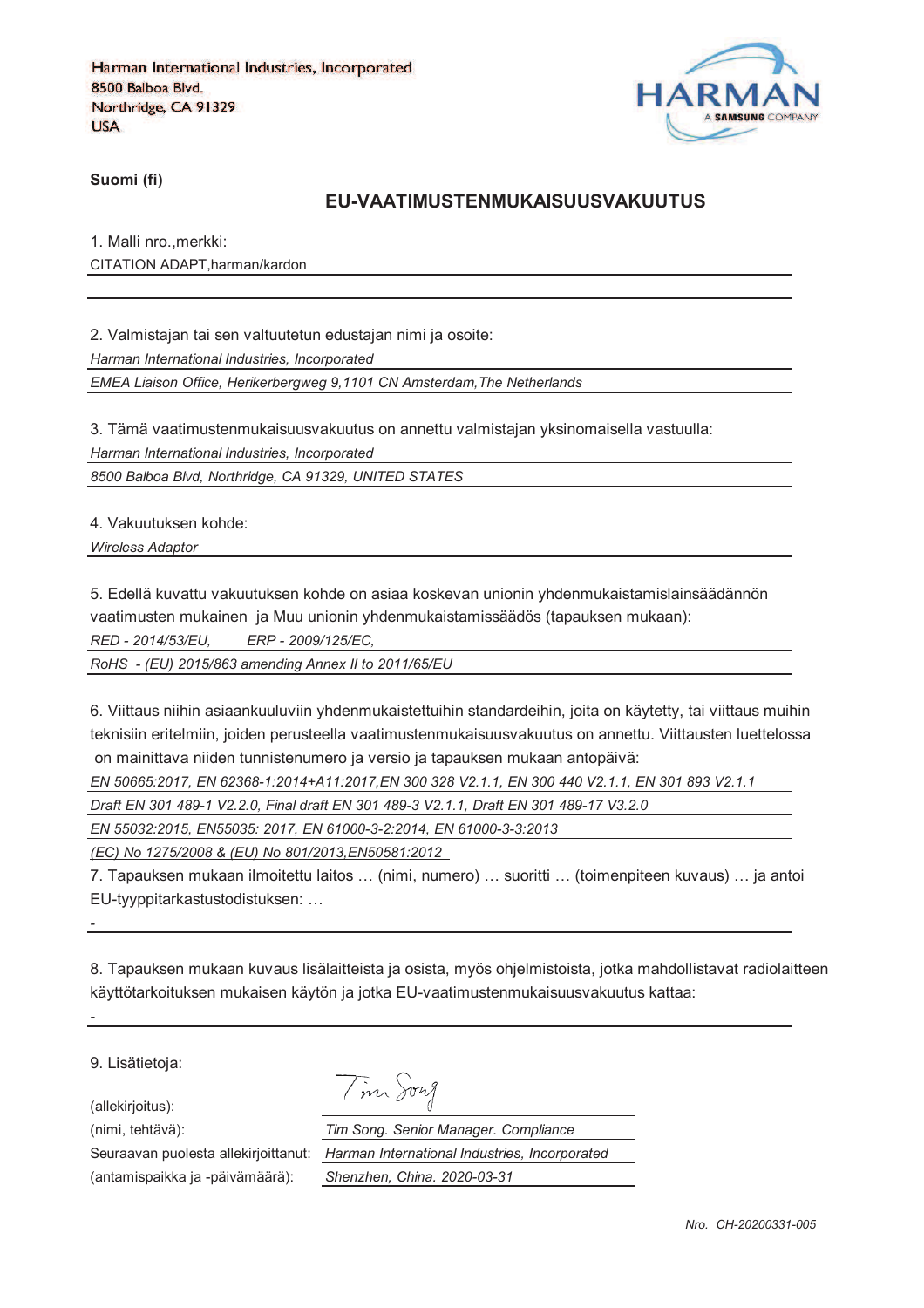

**magyar (hu)**

## **EU-MEGFELELRSÉGI NYILATKOZAT**

1.Modellazonosító,márka: CITATION ADAPT,harman/kardon

2. A gyártó vagy meghatalmazott képviselőjének neve és címe: *Harman International Industries, Incorporated*

*EMEA Liaison Office, Herikerbergweg 9,1101 CN Amsterdam,The Netherlands*

3. Ezt a megfelelőségi nyilatkozatot a gyártó kizárólagos felelőssége mellett adják ki:

*Harman International Industries, Incorporated*

*8500 Balboa Blvd, Northridge, CA 91329, UNITED STATES*

4. A nyilatkozat tárgya:

*Wireless Adaptor* 

5. A fent ismertetett nyilatkozat tárgya megfelel a vonatkozó uniós harmonizációs jogszabályoknak és adott esetben egyéb uniós harmonizációs jogszabály

*RED - 2014/53/EU, ERP - 2009/125/EC,*

*RoHS - (EU) 2015/863 amending Annex II to 2011/65/EU*

6.Az alkalmazott harmonizált szabványokra való hivatkozás vagy az azokra az egyéb műszaki előírásokra való hivatkozás, amelyekkel kapcsolatban megfelelőségi nyilatkozatot tetteké. A hivatkozásokat az azonosító számokkal együtt és a megfelelő verzió feltüntetésével kell megadni, adott esetben a kiállítás dátumával együtt: *EN 50665:2017, EN 62368-1:2014+A11:2017,EN 300 328 V2.1.1, EN 300 440 V2.1.1, EN 301 893 V2.1.1* 

*Draft EN 301 489-1 V2.2.0, Final draft EN 301 489-3 V2.1.1, Draft EN 301 489-17 V3.2.0*

*EN 55032:2015, EN55035: 2017, EN 61000-3-2:2014, EN 61000-3-3:2013*

*(EC) No 1275/2008 & (EU) No 801/2013,EN50581:2012* 

7.A(z) ... (nevi, számú)… bejelentett szervezet adott esetben elvégezte a(z) … (a beavatkozás ismertetése) ... és a következő EU-típusvizsgálati tanúsítványt adta ki:

8. Adott esetben a tartozékok és alkatrészek leírása, ideértve a rádióberendezés rendeltetésszeri használatát lehetővé tévő és az EU-megfelelőségi nyilatkozat hatályába tartozó szoftvereket is:

9. További információk:

(aláírás):

*-*

*-*

(a kiállítás helye és dátuma): *Shenzhen, China. 2020-03-31*

|  | $\overline{a}$ | vn I<br>╱ |
|--|----------------|-----------|
|  |                |           |

(név, beosztás): *Tim Song. Senior Manager. Compliance* nevében megbízásából írták alá: *Harman International Industries, Incorporated*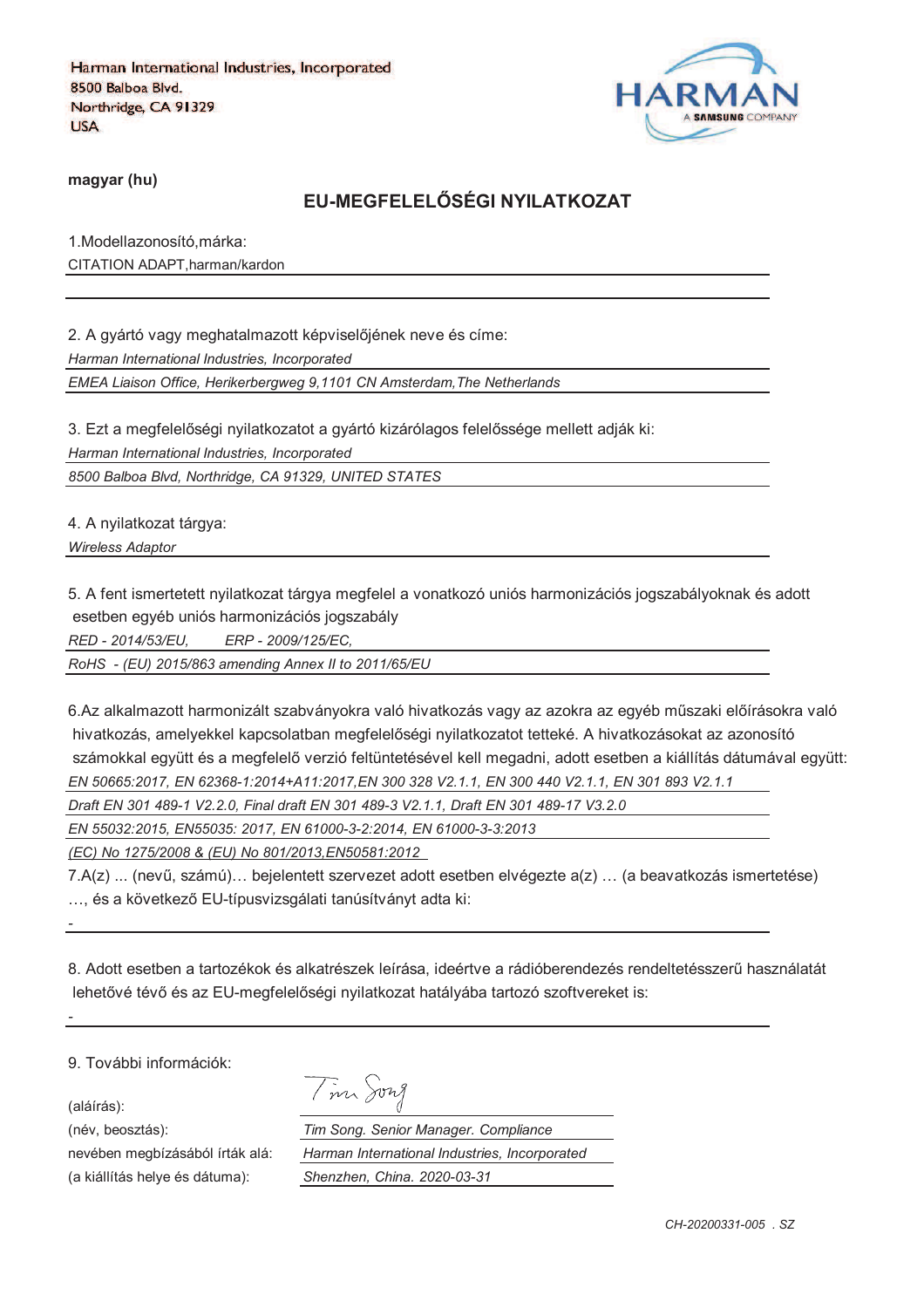

**polski (pl)**

## **DEKLARACJA ZGODNOTCI UE**

1. Nazwa modelu,Marka: CITATION ADAPT,harman/kardon

2. Nazwa i adres producenta lub jego upoważnionego przedstawiciela: *Harman International Industries, Incorporated EMEA Liaison Office, Herikerbergweg 9,1101 CN Amsterdam,The Netherlands*

3. Niniejszą deklarację zgodności wydaje się na wyłączną odpowiedzialność producenta: *Harman International Industries, Incorporated*

*8500 Balboa Blvd, Northridge, CA 91329, UNITED STATES*

4. Przedmiot deklaracji:

*Wireless Adaptor* 

5.Wymieniony powyżej przedmiot niniejszej deklaracji jest zgodny z odnośnymi wymaganiami unijnego prawodawstwa harmonizacyjnego i innym unijnym prawodawstwem harmonizacyjnym, w stosownych przypadkach:

*RED - 2014/53/EU, ERP - 2009/125/EC,*

*RoHS - (EU) 2015/863 amending Annex II to 2011/65/EU*

6. Odwołania do odnośnych norm zharmonizowanych, które zastosowano, lub do innych specyfikacji technicznych,w stosunku do których deklarowana jest zgodność. Odwołania musza być podane wraz z ich numerami identyfika cyjnymi i wersjami oraz w stosownych przypadkach z data wydania: *EN 50665:2017, EN 62368-1:2014+A11:2017,EN 300 328 V2.1.1, EN 300 440 V2.1.1, EN 301 893 V2.1.1* 

*Draft EN 301 489-1 V2.2.0, Final draft EN 301 489-3 V2.1.1, Draft EN 301 489-17 V3.2.0*

*EN 55032:2015, EN55035: 2017, EN 61000-3-2:2014, EN 61000-3-3:2013*

*(EC) No 1275/2008 & (EU) No 801/2013,EN50581:2012* 

7. W stosownych przypadkach, jednostka notyfikowana … (nazwa, numer) … przeprowadziła … (opis interwencji) … i wydała certyfikat badania typu UE:

8.W stosownych przypadkach, opis elementów dodatkowych lub komponentów, w tym oprogramowania , które umoj liwiaja działanie urzadzenia radiowego zgodnie z przeznaczeniem i które sa objcte deklaracją zgodności UE:

9. Informacje dodatkowe:

(podpis):

*-*

*-*

Tim Song

(imię i nazwisko, stanowisko): *Tim Song. Senior Manager. Compliance* Podpisano w imieniu: *Harman International Industries, Incorporated* (miejsce i data wydania): *Shenzhen, China. 2020-03-31*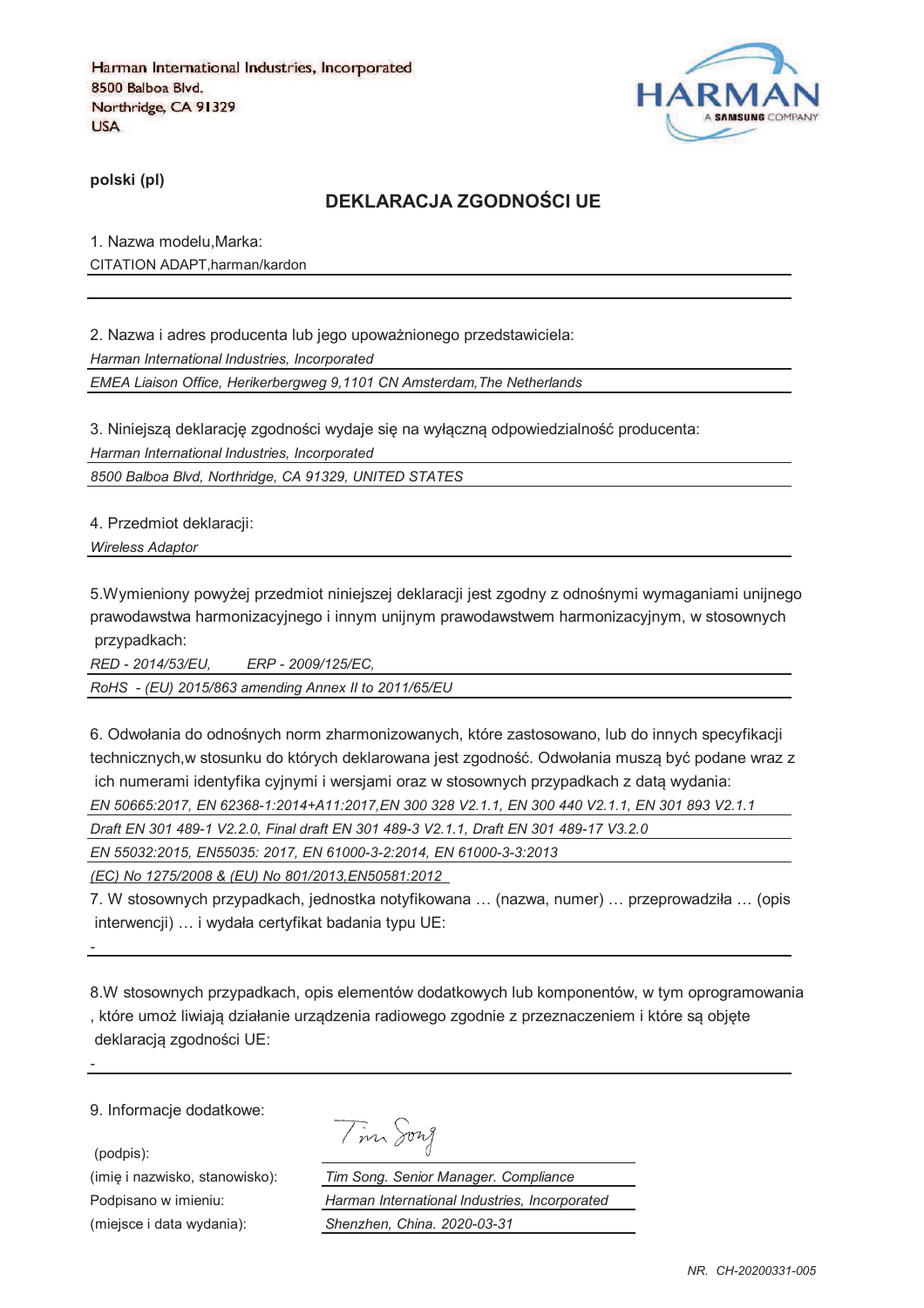

**sloven%ina (sk)**

## **EÚ VYHLÁSENIE O ZHODE**

1. Číslo modelu, brand: CITATION ADAPT,harman/kardon

2. Meno a adresa výrobcu alebo jeho splnomocneného zástupcu: *Harman International Industries, Incorporated EMEA Liaison Office, Herikerbergweg 9,1101 CN Amsterdam,The Netherlands*

3. Toto vyhlásenie o zhode sa vydáva na výhradnú zodpovednosť výrobcu.:

*Harman International Industries, Incorporated*

*8500 Balboa Blvd, Northridge, CA 91329, UNITED STATES*

4.Predmet vyhlásenia:

*Wireless Adaptor* 

5. Uvedený predmet vyhlásenia je v zhode s príslušnými harmonizačnými právnymi predpismi Únie a Prípadne ďalšie harmonizačné právne predpisy Únie:

*RED - 2014/53/EU, ERP - 2009/125/EC,*

*RoHS - (EU) 2015/863 amending Annex II to 2011/65/EU*

6. Odkazy na príslušné použité harmonizované normy alebo odkazy na iné technické špecifikácie, v súvislosti s ktorými sa zhoda vyhlasuje. V rámci odkazov sa musí uviesť identifikačné číslo a verzia a prípadne dátum vydania:

*EN 50665:2017, EN 62368-1:2014+A11:2017,EN 300 328 V2.1.1, EN 300 440 V2.1.1, EN 301 893 V2.1.1 Draft EN 301 489-1 V2.2.0, Final draft EN 301 489-3 V2.1.1, Draft EN 301 489-17 V3.2.0*

*EN 55032:2015, EN55035: 2017, EN 61000-3-2:2014, EN 61000-3-3:2013*

*(EC) No 1275/2008 & (EU) No 801/2013,EN50581:2012* 

7. Prípadne: notifikovaný orgán ... (názov, číslo) ... vykonal ... (opis zásahu) ... a vydal certifikát EÚ skúšky typu:

8. V príslušných prípadoch opis príslušenstva a komponentov vrátane softvéru, ktoré umožňujú rádiovému zariadeniu fungovať v súlade so zamýšľaným účelom, a na ktoré sa vzťahuje EÚ vyhlásenie o zhode:

9. Doplňujúce informácie:

(podpis):

*-*

*-*

| $\mathscr{L}_{\mathscr{L}}$ | าพา |
|-----------------------------|-----|
|-----------------------------|-----|

(meno, funkcia): *Tim Song. Senior Manager. Compliance* Podpísané za a v mene: *Harman International Industries, Incorporated* (miesto a dátum vydania): *Shenzhen, China. 2020-03-31*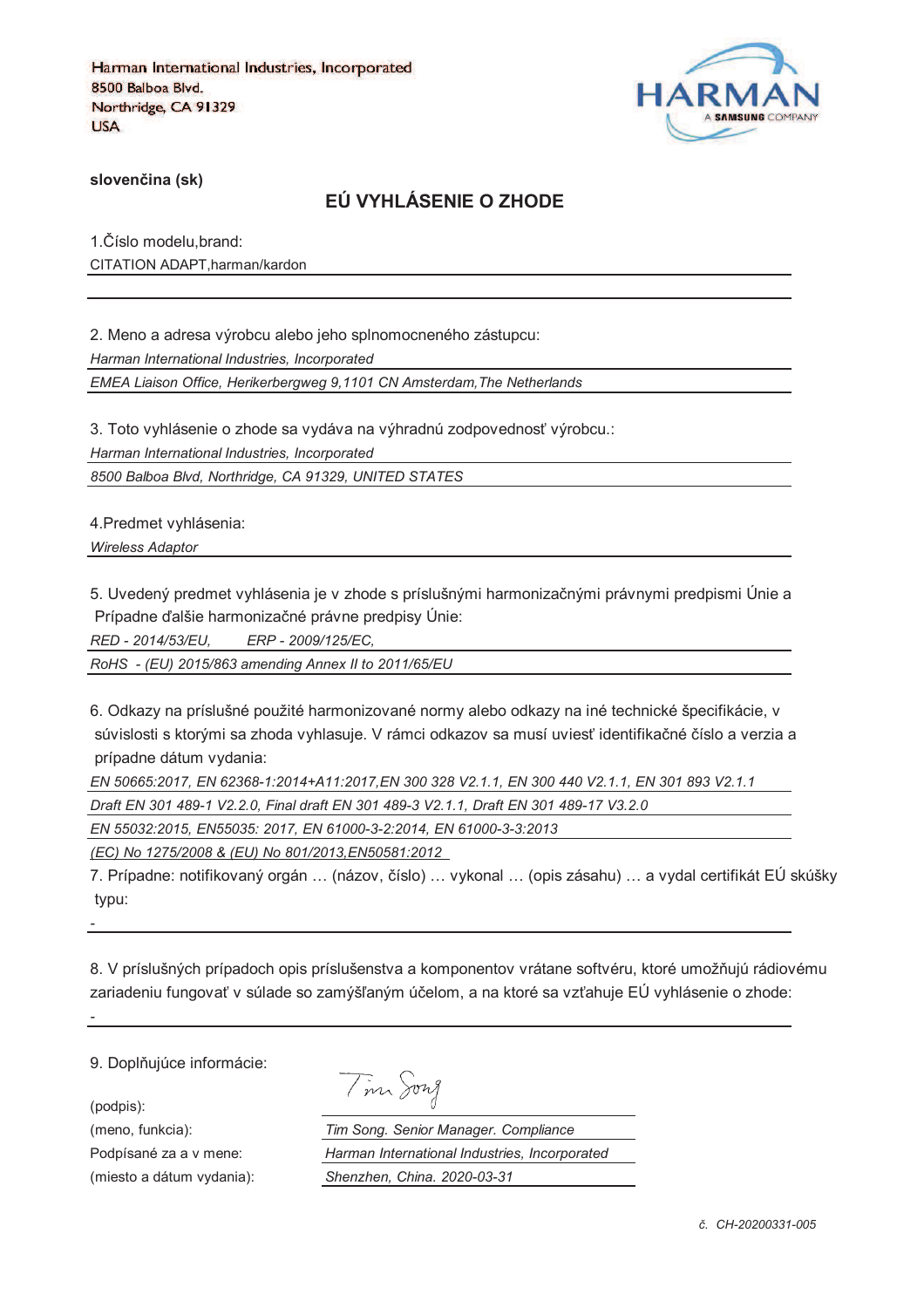

**svenska (sv)**

# **EU-FÖRSÄKRAN OM ÖVERENSSTÄMMELSE**

1. Modell nr.,varumärke**:** CITATION ADAPT,harman/kardon

2. Namn på och adress till tillverkaren eller dennes representant: *Harman International Industries, Incorporated EMEA Liaison Office, Herikerbergweg 9,1101 CN Amsterdam,The Netherlands*

3. Denna försäkran om överensstämmelse utfärdas på tillverkarens eget ansvar:

*Harman International Industries, Incorporated*

*8500 Balboa Blvd, Northridge, CA 91329, UNITED STATES*

4. Föremål för försäkran:

*Wireless Adaptor* 

5. Föremålet för försäkran ovan överensstämmer med den relevanta unionslagstiftningen om harmon -isering och Annan harmoniserad unionslagstiftning i förekommande fall

*RED - 2014/53/EU, ERP - 2009/125/EC,*

*RoHS - (EU) 2015/863 amending Annex II to 2011/65/EU*

6.Hänvisningar till de relevanta harmoniserade standarder som använts eller hänvisningar till andra tekniska specifikationer enligt vilka överensstämmelsen försäkras. Hänvisningar måste förtecknas tillsammans med identifieringsnummer och version och i förekommande fall datum för utfärdande:

*EN 50665:2017, EN 62368-1:2014+A11:2017,EN 300 328 V2.1.1, EN 300 440 V2.1.1, EN 301 893 V2.1.1* 

*Draft EN 301 489-1 V2.2.0, Final draft EN 301 489-3 V2.1.1, Draft EN 301 489-17 V3.2.0*

*EN 55032:2015, EN55035: 2017, EN 61000-3-2:2014, EN 61000-3-3:2013*

*(EC) No 1275/2008 & (EU) No 801/2013,EN50581:2012* 

7. I tillämpliga fall: det anmälda organet ... (namn, nummer) ... har utfört ... (beskrivning av åtgärd) ... och utfärdat EU- typprovningsintyg:

8. I förekommande fall en beskrivning av tillbehör och komponenter, inklusive programvara, som gör det möjligt för radioutrustningen att fungera som avsett och som täcks av en EU-försäkran om överensstämmelse:

9. Ytterligare information:

(namnteckning):

*-*

*-*

Tim Song

(namn, befattning): *Tim Song. Senior Manager. Compliance* Undertecknat för: *Harman International Industries, Incorporated* (ort och datum) *Shenzhen, China. 2020-03-31*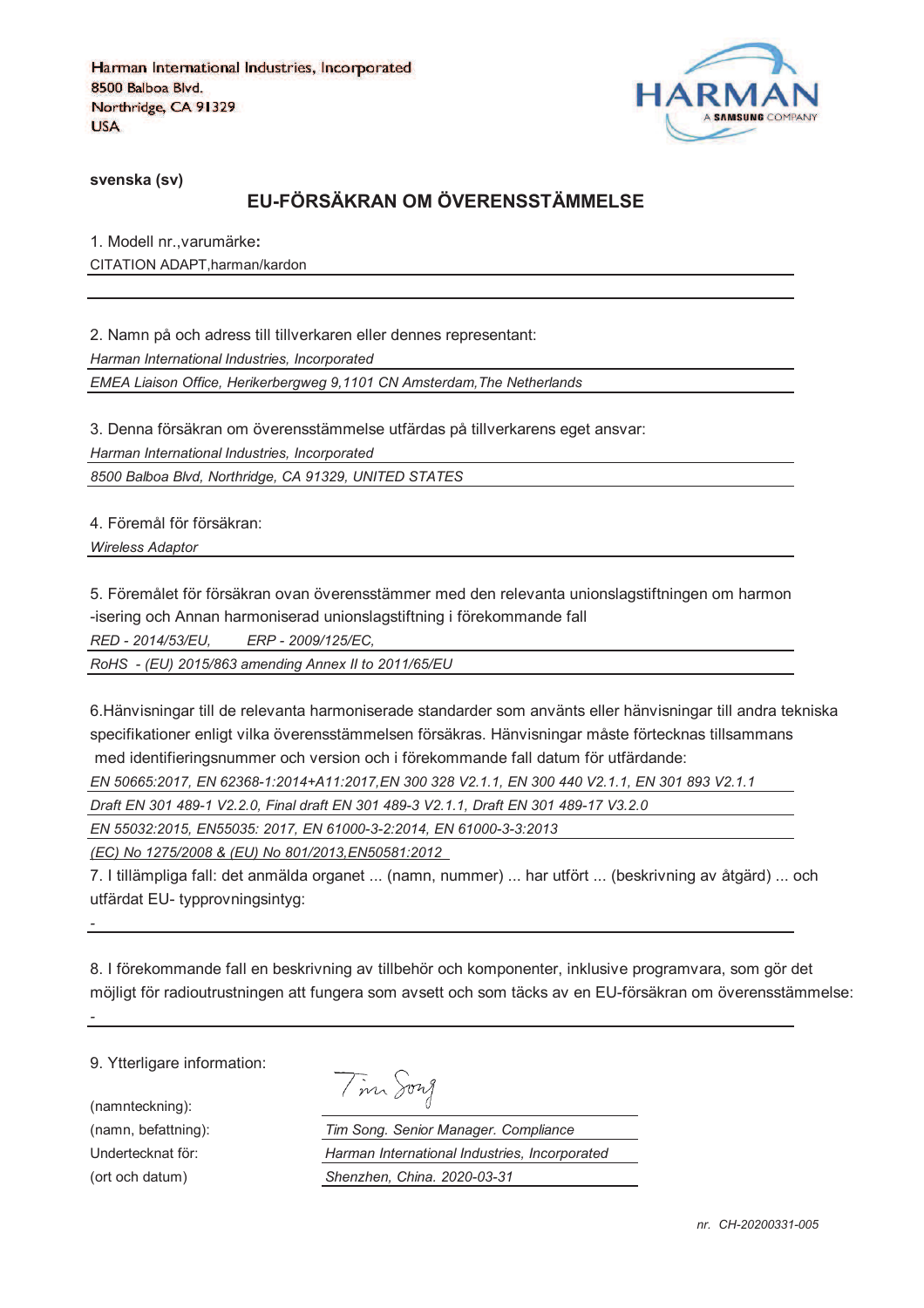

**Malti (mt)**

## **DIKJARAZZJONI TA' KONFORMITÀ TAL-UE**

1.Il-mudell Nru.,marka: CITATION ADAPT,harman/kardon

2. L-isem u l-indirizz tal-manifattur jew tar-rappreżentant awtorizzat tiegħu: *Harman International Industries, Incorporated*

*EMEA Liaison Office, Herikerbergweg 9,1101 CN Amsterdam,The Netherlands*

3. Din id-dikjarazzjoni tal-konformità tinħareg taħt ir-responsabbiltà unika tal-manifattur:

*Harman International Industries, Incorporated*

*8500 Balboa Blvd, Northridge, CA 91329, UNITED STATES*

4.L-ghan tad-dikjarazzjoni:

*Wireless Adaptor* 

5. L-għan tad-dikiarazzioni deskritt hawn fug huwa konformi mal-leġiżlazzioni ta' armonizzazzioni rilevanti tal -Unjon u Leģiżlazzjoni dwar l-armonizzazzjoni oħra tal-Unjoni meta tkun applikabbli

*RED - 2014/53/EU, ERP - 2009/125/EC,*

*RoHS - (EU) 2015/863 amending Annex II to 2011/65/EU*

6. Ir-referenzi ghall-istandards armonizzati rilevanti li ntużaw, jew ir-referenzi ghall-ispecifikazzjonijiet teknici l-oħrajn li skonthom qed tiģi ddikjarata l-konformità: Ir-referenzi jridu jiġu elenkati bin-numru tal-identifikazzjoni u l-verzioni taghhom u, fein applikabbli, id-data tal-hrug:

*EN 50665:2017, EN 62368-1:2014+A11:2017,EN 300 328 V2.1.1, EN 300 440 V2.1.1, EN 301 893 V2.1.1* 

*Draft EN 301 489-1 V2.2.0, Final draft EN 301 489-3 V2.1.1, Draft EN 301 489-17 V3.2.0*

*EN 55032:2015, EN55035: 2017, EN 61000-3-2:2014, EN 61000-3-3:2013*

*(EC) No 1275/2008 & (EU) No 801/2013,EN50581:2012* 

7.Meta applikabbli, il-korp notifikat ... (I-isem, in-numru) ... wettaq... (deskrizzjoni tal-intervent) ... u ħareġ iċ-ċertifikat tal-eżami tat-tip tal-UE:

8. Fejn applikabbli, deskrizzjoni tal-accessorji u il-komponenti, inkluž is-softwer, li jippermettu t-tagħmir tar -radju jopera kif intiż u koperti mid-dikjarazzjoni tal-konformità tal-UE:

9. Informazzjoni addizzjonali:

(firma):

*-*

*-*

| $\sim$ | 1971 <i>M</i> |
|--------|---------------|
|--------|---------------|

(isem, funzjoni): *Tim Song. Senior Manager. Compliance* Iffirmat ghal u fisem: *Harman International Industries, Incorporated* (post u data tal-qrur): *Shenzhen, China. 2020-03-31*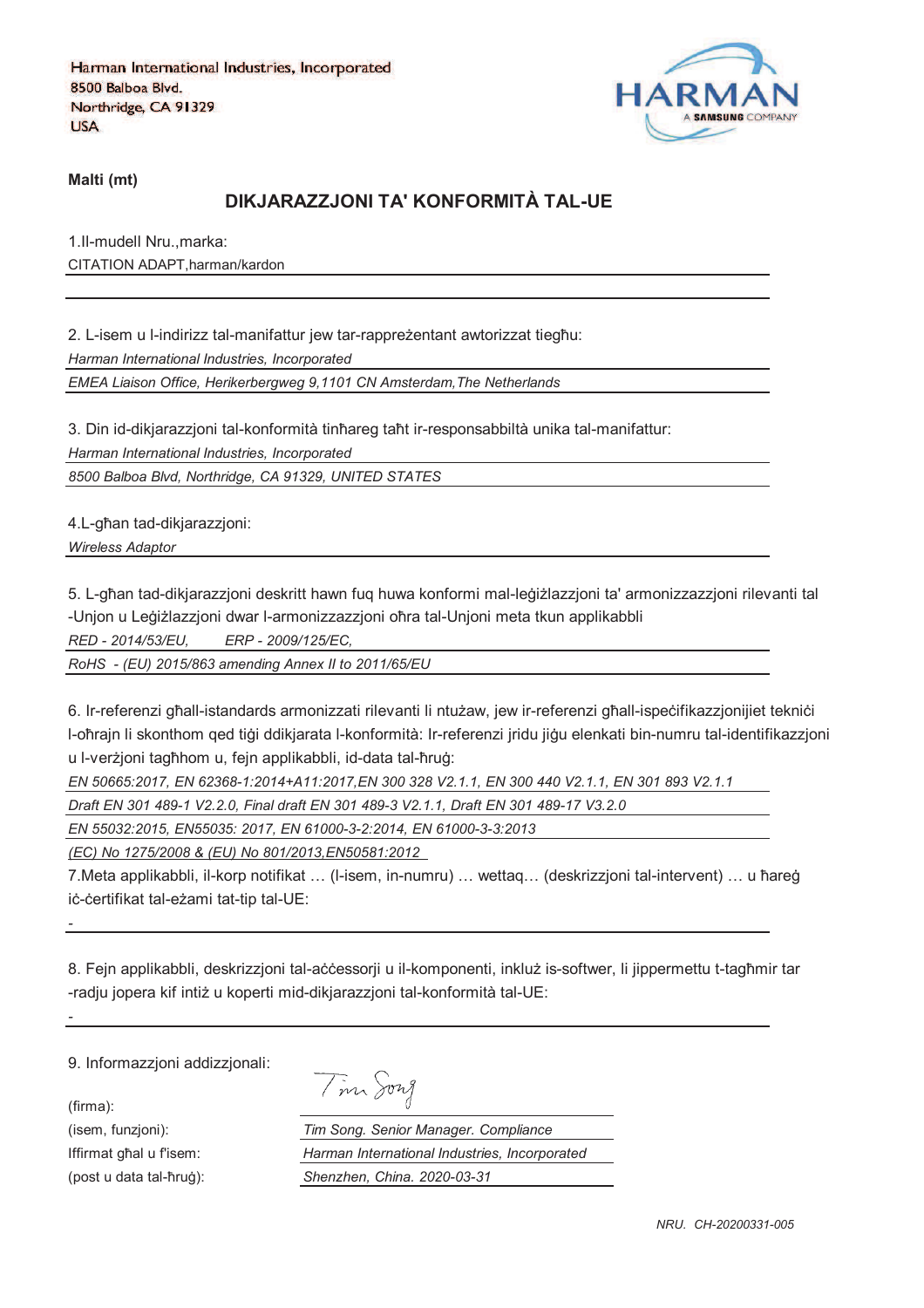

**português (pt)**

### **DECLARAÇÃO UE DE CONFORMIDADE**

1. Modelo Nº.,marca: CITATION ADAPT,harman/kardon

2. Nome e endereço do fabricante ou do respetivo mandatário:

*Harman International Industries, Incorporated*

*EMEA Liaison Office, Herikerbergweg 9,1101 CN Amsterdam,The Netherlands*

3. A presente declaração de conformidade é emitida sob a exclusiva responsabilidade do fabricante: *Harman International Industries, Incorporated*

*8500 Balboa Blvd, Northridge, CA 91329, UNITED STATES*

4. Objeto da declaração:

*Wireless Adaptor* 

5.O objeto da declaração acima mencionada está em conformidade com a legislação de harmonização da União aplicável, Outra legislação de harmonização da União, se aplicável:

*RED - 2014/53/EU, ERP - 2009/125/EC,*

*RoHS - (EU) 2015/863 amending Annex II to 2011/65/EU*

6. Referências às normas harmonizadas aplicáveis utilizadas ou às outras especificações técnicas em relação às quais a conformidade é declarada. As referências devem ser enumeradas com os respetivos números de identificação e versão e, se for caso disso, a data de emissão:

*EN 50665:2017, EN 62368-1:2014+A11:2017,EN 300 328 V2.1.1, EN 300 440 V2.1.1, EN 301 893 V2.1.1* 

*Draft EN 301 489-1 V2.2.0, Final draft EN 301 489-3 V2.1.1, Draft EN 301 489-17 V3.2.0*

*EN 55032:2015, EN55035: 2017, EN 61000-3-2:2014, EN 61000-3-3:2013*

*(EC) No 1275/2008 & (EU) No 801/2013,EN50581:2012* 

7. Se aplicável, o organismo notificado: (nome, número)... efetuou… (descrição da intervenção)… e emitiu o certificado de exame UE de tipo:

8. Se aplicável, descrição dos acessórios e/ou componentes, incluindo o software, que permitem que o equipamento de rádio funcione conforme o pretendido, abrangidos pela declaração UE de conformidade:

9. Informações complementares:

(assinatura)

*-*

*-*

| 1971 A |
|--------|
|--------|

(nome, cargo) : *Tim Song. Senior Manager. Compliance* Assinado por e em nome de: *Harman International Industries, Incorporated* (local e data de emissão) *Shenzhen, China. 2020-03-31*